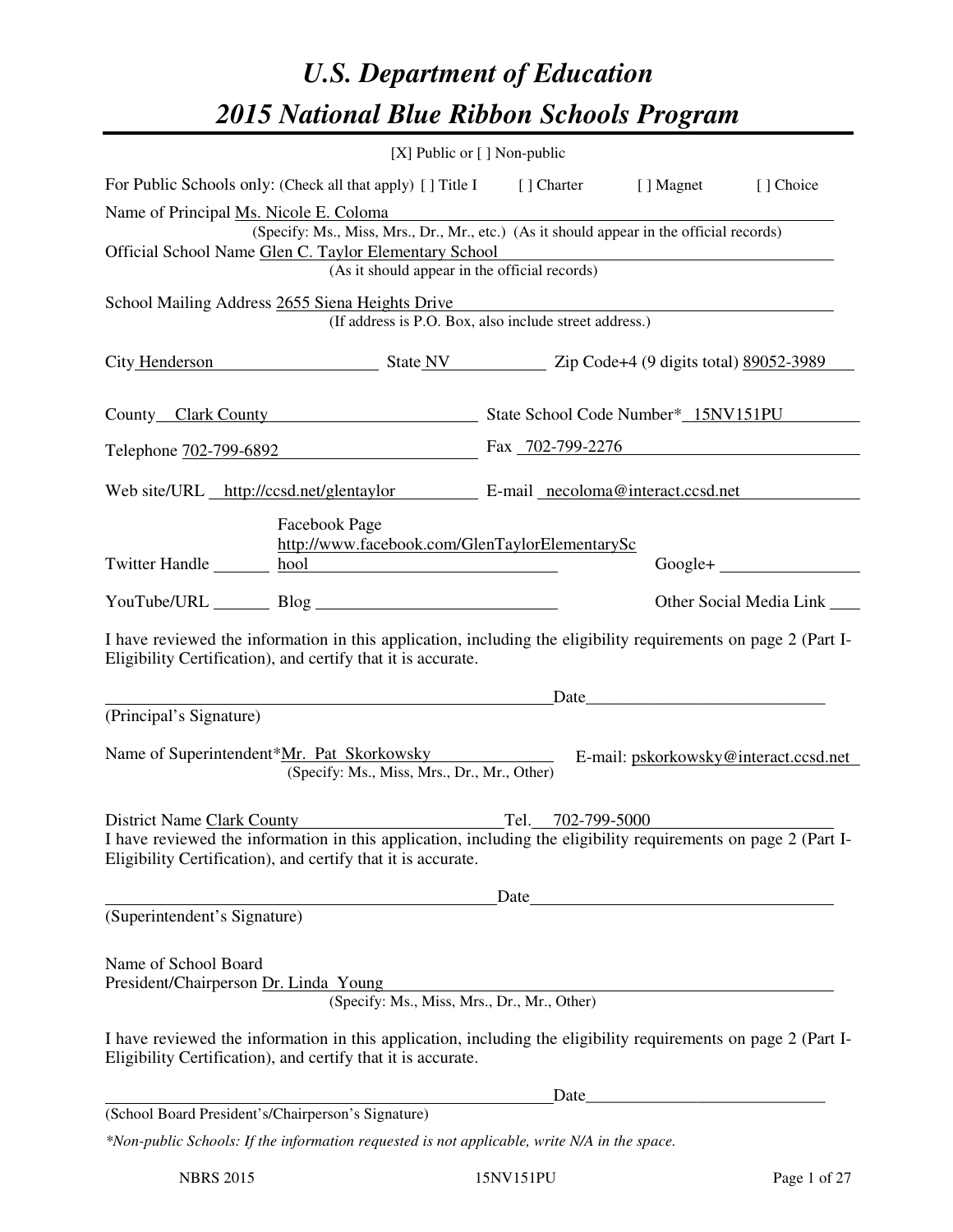#### **Include this page in the school's application as page 2.**

The signatures on the first page of this application (cover page) certify that each of the statements below, concerning the school's eligibility and compliance with U.S. Department of Education and National Blue Ribbon Schools requirements, are true and correct.

- 1. The school configuration includes one or more of grades K-12. (Schools on the same campus with one principal, even a K-12 school, must apply as an entire school.)
- 2. The school has made its Annual Measurable Objectives (AMOs) or Adequate Yearly Progress (AYP) each year for the past two years and has not been identified by the state as "persistently dangerous" within the last two years.
- 3. To meet final eligibility, a public school must meet the state's AMOs or AYP requirements in the 2014-2015 school year and be certified by the state representative. Any status appeals must be resolved at least two weeks before the awards ceremony for the school to receive the award.
- 4. If the school includes grades 7 or higher, the school must have foreign language as a part of its curriculum.
- 5. The school has been in existence for five full years, that is, from at least September 2009 and each tested grade must have been part of the school for the past three years.
- 6. The nominated school has not received the National Blue Ribbon Schools award in the past five years: 2010, 2011, 2012, 2013, or 2014.
- 7. The nominated school has no history of testing irregularities, nor have charges of irregularities been brought against the school at the time of nomination. The U.S. Department of Education reserves the right to disqualify a school's application and/or rescind a school's award if irregularities are later discovered and proven by the state.
- 8. The nominated school or district is not refusing Office of Civil Rights (OCR) access to information necessary to investigate a civil rights complaint or to conduct a district-wide compliance review.
- 9. The OCR has not issued a violation letter of findings to the school district concluding that the nominated school or the district as a whole has violated one or more of the civil rights statutes. A violation letter of findings will not be considered outstanding if OCR has accepted a corrective action plan from the district to remedy the violation.
- 10. The U.S. Department of Justice does not have a pending suit alleging that the nominated school or the school district as a whole has violated one or more of the civil rights statutes or the Constitution's equal protection clause.
- 11. There are no findings of violations of the Individuals with Disabilities Education Act in a U.S. Department of Education monitoring report that apply to the school or school district in question; or if there are such findings, the state or district has corrected, or agreed to correct, the findings.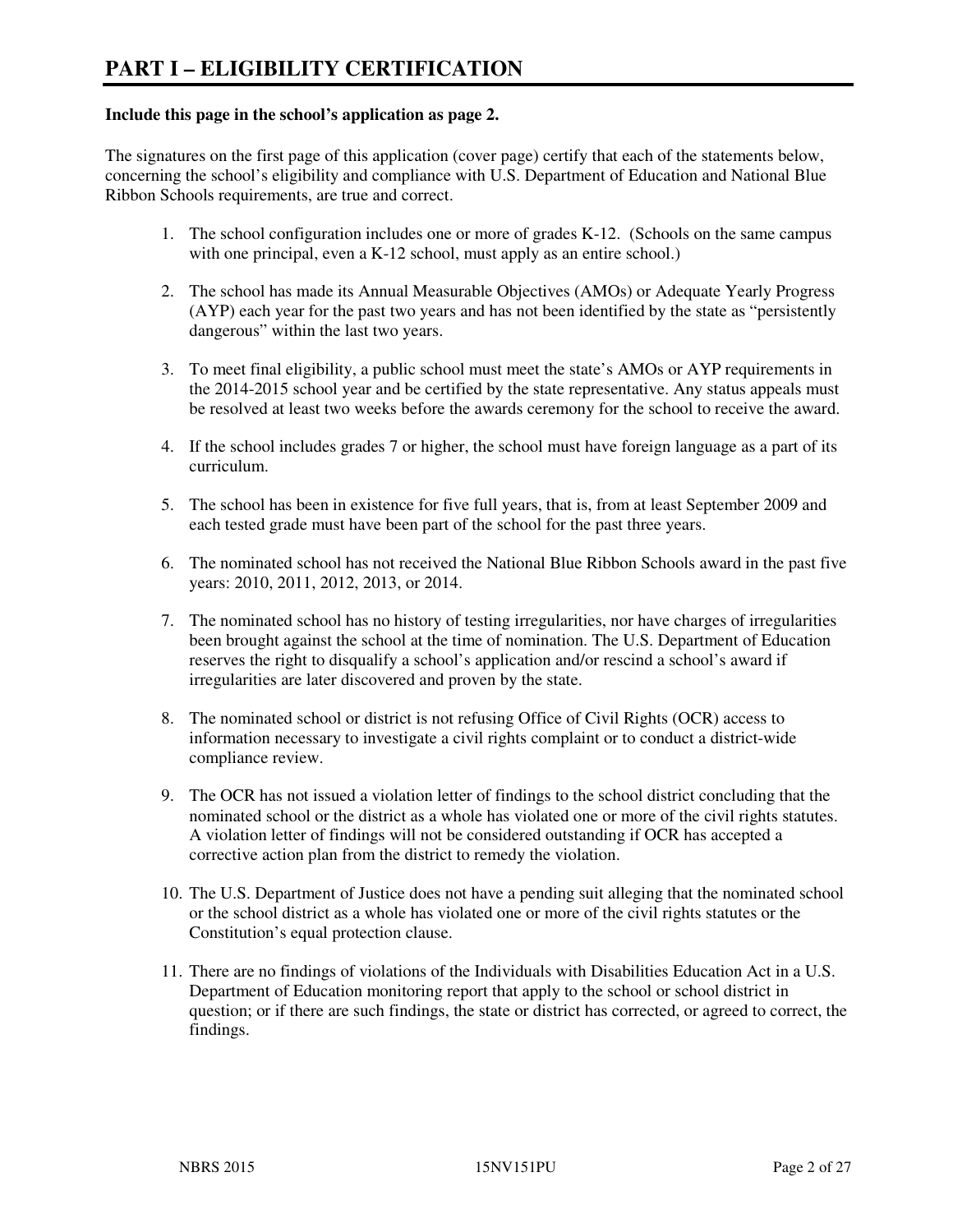# **PART II - DEMOGRAPHIC DATA**

#### **All data are the most recent year available.**

**DISTRICT** (Question 1 is not applicable to non-public schools)

| -1. | Number of schools in the district | $220$ Elementary schools (includes K-8) |
|-----|-----------------------------------|-----------------------------------------|
|     | (per district designation):       | 59 Middle/Junior high schools           |
|     |                                   | 49 High schools                         |
|     |                                   | 1 K-12 schools                          |

329 TOTAL

**SCHOOL** (To be completed by all schools)

- 2. Category that best describes the area where the school is located:
	- [X] Urban or large central city
	- [ ] Suburban with characteristics typical of an urban area
	- [ ] Suburban
	- [ ] Small city or town in a rural area
	- [ ] Rural
- 3. 7 Number of years the principal has been in her/his position at this school.
- 4. Number of students as of October 1 enrolled at each grade level or its equivalent in applying school:

| Grade                           | # of           | # of Females   | <b>Grade Total</b> |
|---------------------------------|----------------|----------------|--------------------|
|                                 | <b>Males</b>   |                |                    |
| <b>PreK</b>                     | 12             | 7              | 19                 |
| K                               | 63             | 62             | 125                |
| $\mathbf{1}$                    | 84             | 75             | 159                |
| $\mathbf{2}$                    | 74             | 86             | 160                |
| 3                               | 77             | 86             | 163                |
| 4                               | 77             | 85             | 162                |
| 5                               | 106            | 82             | 188                |
| 6                               | $\theta$       | 0              | $\theta$           |
| 7                               | $\overline{0}$ | $\overline{0}$ | 0                  |
| 8                               | $\theta$       | 0              | 0                  |
| 9                               | $\theta$       | $\theta$       | 0                  |
| 10                              | 0              | 0              | 0                  |
| 11                              | 0              | 0              | 0                  |
| 12                              | 0              | 0              | 0                  |
| <b>Total</b><br><b>Students</b> | 493            | 483            | 976                |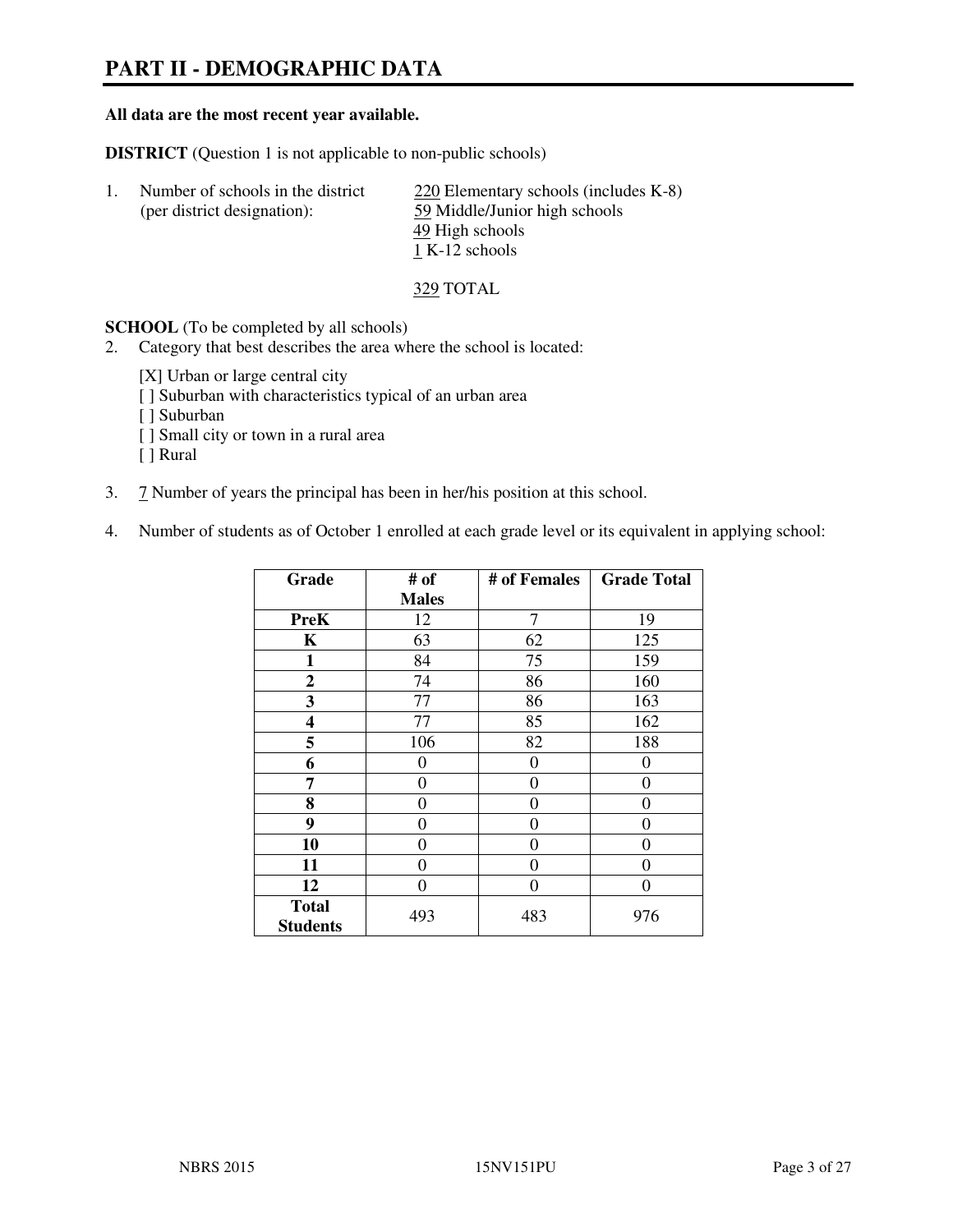the school: 9 % Asian

5. Racial/ethnic composition of 1 % American Indian or Alaska Native 5 % Black or African American 17 % Hispanic or Latino 2 % Native Hawaiian or Other Pacific Islander 55 % White 11 % Two or more races **100 % Total** 

(Only these seven standard categories should be used to report the racial/ethnic composition of your school. The Final Guidance on Maintaining, Collecting, and Reporting Racial and Ethnic Data to the U.S. Department of Education published in the October 19, 2007 *Federal Register* provides definitions for each of the seven categories.)

6. Student turnover, or mobility rate, during the 2013 - 2014 year: 18%

This rate should be calculated using the grid below. The answer to (6) is the mobility rate.

| <b>Steps For Determining Mobility Rate</b>         | Answer |  |
|----------------------------------------------------|--------|--|
| $(1)$ Number of students who transferred to        |        |  |
| the school after October 1, 2013 until the         | 91     |  |
| end of the school year                             |        |  |
| (2) Number of students who transferred             |        |  |
| <i>from</i> the school after October 1, 2013 until | 74     |  |
| the end of the school year                         |        |  |
| (3) Total of all transferred students [sum of      | 165    |  |
| rows $(1)$ and $(2)$ ]                             |        |  |
| (4) Total number of students in the school as      | 898    |  |
| of October 1                                       |        |  |
| $(5)$ Total transferred students in row $(3)$      | 0.184  |  |
| divided by total students in row (4)               |        |  |
| $(6)$ Amount in row $(5)$ multiplied by 100        | 18     |  |

7. English Language Learners (ELL) in the school: 4 %

35 Total number ELL

 Number of non-English languages represented: 16 Specify non-English languages: Spanish, Tagalog, Filipino, French, Thai, Mandarin, Russian, Persian, Arabic, Malagasy, Bantu, Vietnamese, Urdu, Ukrainian, Greek, Cantonese

- 8. Students eligible for free/reduced-priced meals: 21 %
	- Total number students who qualify: 188

#### **Information for Public Schools Only - Data Provided by the State**

The state has reported that  $32\%$  of the students enrolled in this school are from low income or disadvantaged families based on the following subgroup(s): Students eligible for free/reduced-priced meals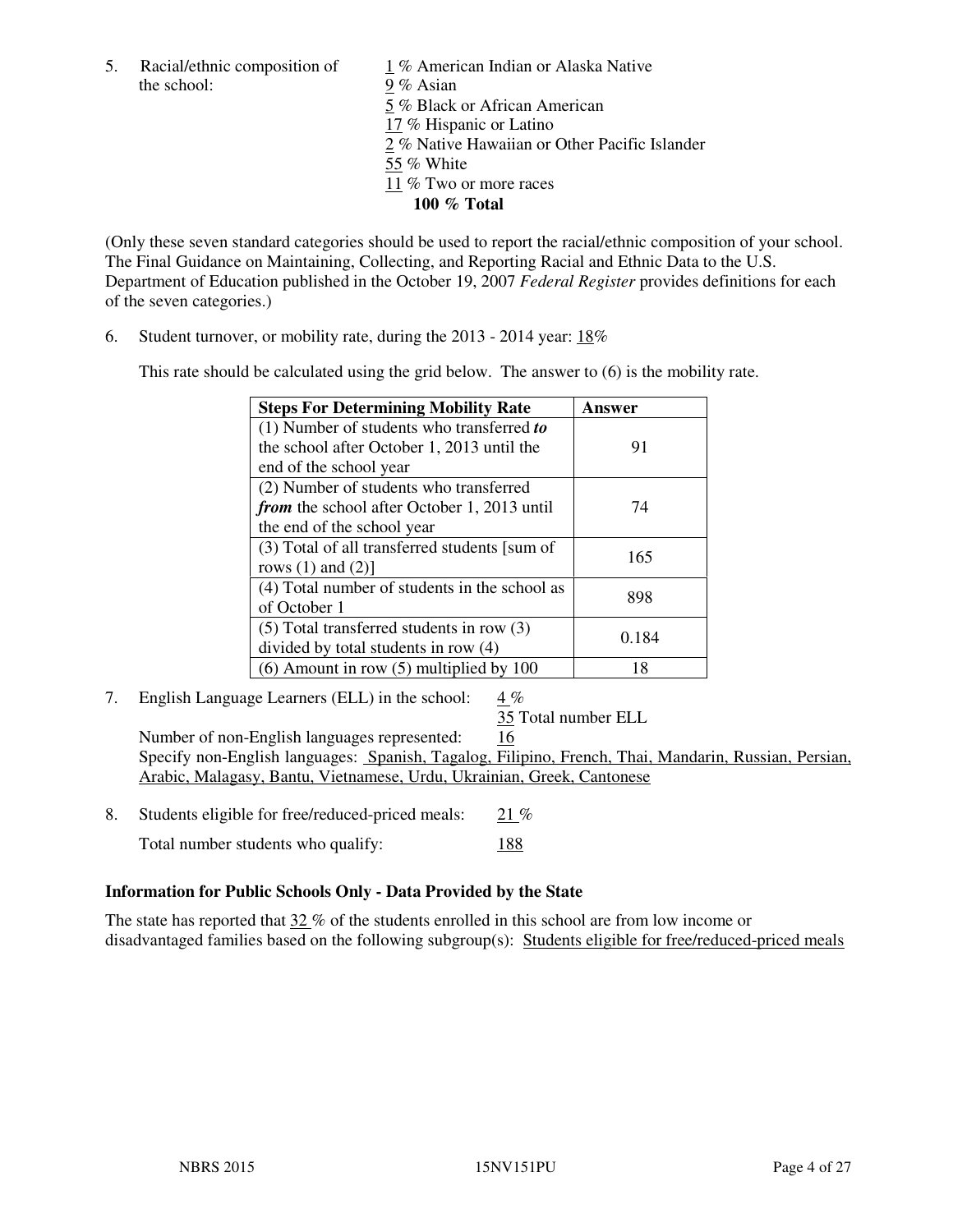9. Students receiving special education services:  $\frac{7}{6}$ 

67 Total number of students served

Indicate below the number of students with disabilities according to conditions designated in the Individuals with Disabilities Education Act. Do not add additional categories.

| 19 Autism               | $\underline{0}$ Orthopedic Impairment   |
|-------------------------|-----------------------------------------|
| 0 Deafness              | 8 Other Health Impaired                 |
| 0 Deaf-Blindness        | 28 Specific Learning Disability         |
| 2 Emotional Disturbance | 23 Speech or Language Impairment        |
| 4 Hearing Impairment    | 0 Traumatic Brain Injury                |
| 0 Mental Retardation    | 0 Visual Impairment Including Blindness |
| 0 Multiple Disabilities | 6 Developmentally Delayed               |
|                         |                                         |

10. Use Full-Time Equivalents (FTEs), rounded to nearest whole numeral, to indicate the number of personnel in each of the categories below:

|                                       | <b>Number of Staff</b>      |
|---------------------------------------|-----------------------------|
| Administrators                        |                             |
| Classroom teachers                    | 37                          |
| Resource teachers/specialists         |                             |
| e.g., reading, math, science, special | 6                           |
| education, enrichment, technology,    |                             |
| art, music, physical education, etc.  |                             |
| Paraprofessionals                     | 9                           |
| Student support personnel             |                             |
| e.g., guidance counselors, behavior   |                             |
| interventionists, mental/physical     |                             |
| health service providers,             | $\mathcal{D}_{\mathcal{L}}$ |
| psychologists, family engagement      |                             |
| liaisons, career/college attainment   |                             |
| coaches, etc.                         |                             |
|                                       |                             |

11. Average student-classroom teacher ratio, that is, the number of students in the school divided by the FTE of classroom teachers, e.g.,  $22:1$   $22:1$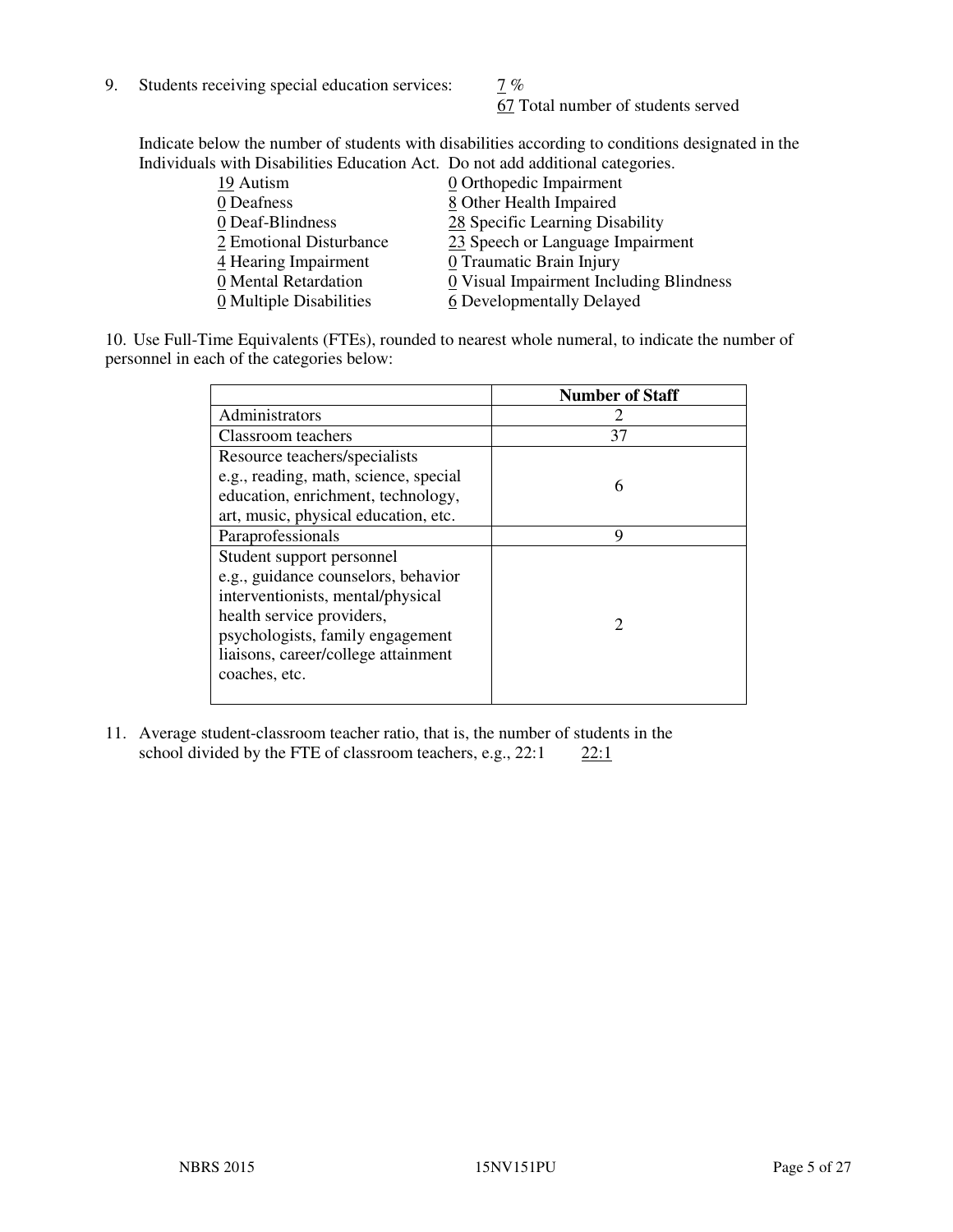12. Show daily student attendance rates. Only high schools need to supply yearly graduation rates.

| <b>Required Information</b> | 2013-2014     | 2012-2013       | 2011-2012 | 2010-2011 | 2009-2010 |
|-----------------------------|---------------|-----------------|-----------|-----------|-----------|
| Daily student attendance    | 96%           | $96\%$          | 96%       | 96%       | 96%       |
| High school graduation rate | $\gamma_{\%}$ | $\mathcal{V}_o$ | $0\%$     | 0%        | 0%        |

#### 13. **For schools ending in grade 12 (high schools)**

Show percentages to indicate the post-secondary status of students who graduated in Spring 2014

| <b>Post-Secondary Status</b>                  |       |
|-----------------------------------------------|-------|
| Graduating class size                         |       |
| Enrolled in a 4-year college or university    | 0%    |
| Enrolled in a community college               | $0\%$ |
| Enrolled in career/technical training program | $0\%$ |
| Found employment                              | $0\%$ |
| Joined the military or other public service   | $0\%$ |
| Other                                         |       |

14. Indicate whether your school has previously received a National Blue Ribbon Schools award. Yes No X

If yes, select the year in which your school received the award.

15. Please summarize your school mission in 25 words or less: Glen Taylor's staff develops students' individual strengths, talents, and the assurance of academic excellence for all in a positive, caring, and supportive environment.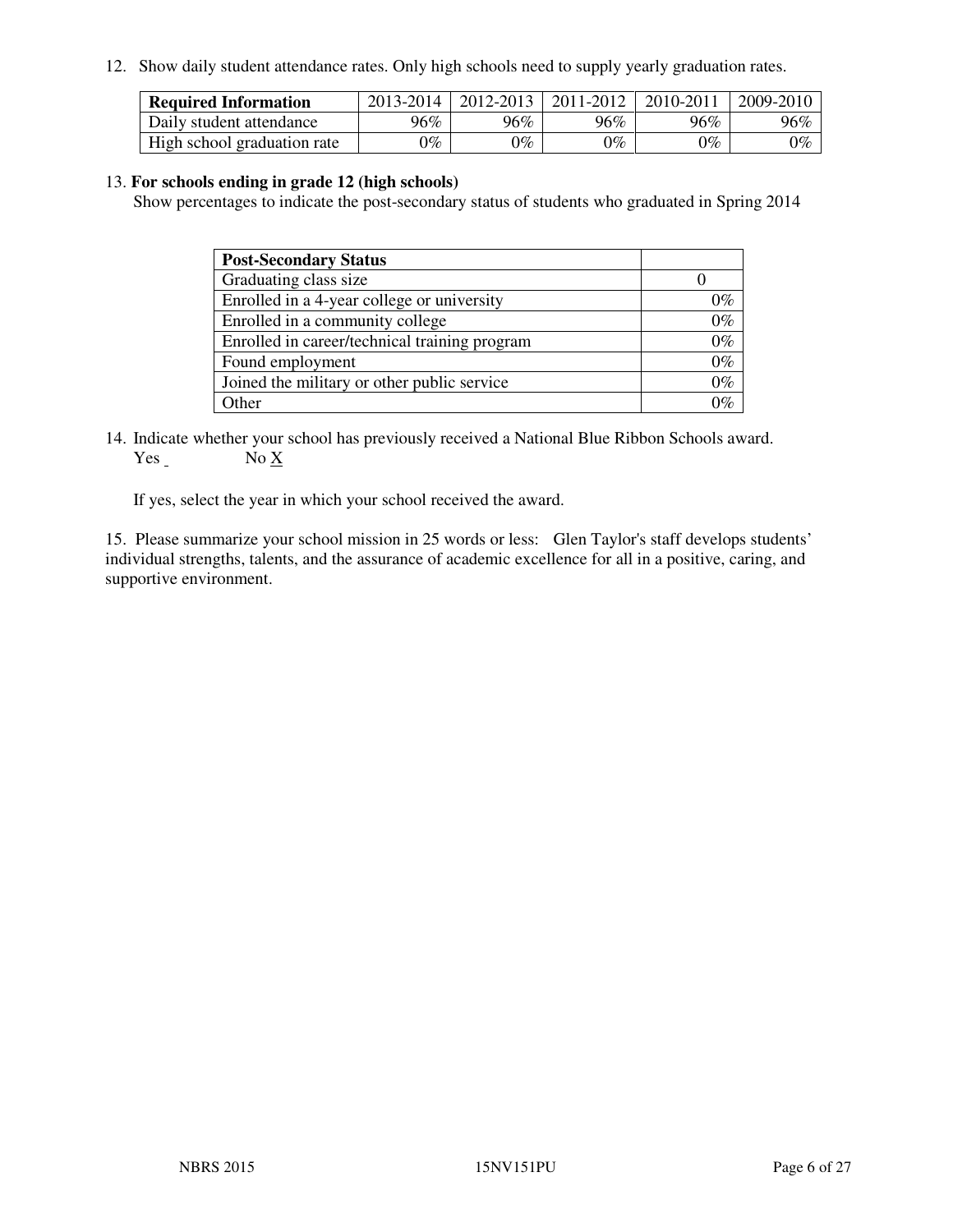# **PART III – SUMMARY**

Glen Taylor Elementary School is a suburban school in Henderson, Nevada. It is one of 220 elementary schools in the Clark County School District. It was opened in 2003 and named after Glen C. Taylor, a man dedicated to public education as he served on the CCSD School Board from 1966-1977. Glen Taylor's excellent reputation is known throughout the community. Many of our teachers have taught at Glen Taylor since the school opened and approximately 60% of the staff has been at the school for at least 7 years. The indicators of Taylor's culture of learning and commitment to our students and community are too numerous to list, but some important ones are: mandatory standard student attire (SSA); before and after school enrichment programs; 98% participation in parent-teacher conferences; Response to Instruction to target students for interventions; weekly school-wide constructed written responses in reading and math; monthly school-wide citizenship programs and awards; CHAMPs expectations; learning garden; "Be Kind" school with affiliation to the Josh Stevens Foundation; Serve Our Kids (SOK) Food Drive; monthly Two Lunch Tuesday donations for food shelters; Fine Arts and Academic Fair; and Student Council.

Over the past 12 years, Glen Taylor Elementary School has excelled in all academic areas. As a school, we constantly strive to meet the needs of all students through dedication and high expectations. Glen Taylor has earned the reputation of being a high achieving school where the well-being of all students matters. Our school's vision is to provide a positive, safe, fun, and respectful learning environment where every student is challenged to acquire life-long learning skills, which will enable them to succeed in their future. As a staff, we follow our mission by being dedicated to the development of individual strengths, talents, and the assurance of academic excellence for all students in a positive, caring, and supportive environment. Our motto is, "All roads lead to knowledge; knowledge leads to success." We believe all children can learn and that high expectations result in high achievement. We believe children should have a strong foundation in reading, phonics, language arts, math, creative arts, technology, and science to be successful in today's world. We also believe optimum learning occurs when parents and the community are involved and are supportive of education.

Our current student enrollment of 977 students is made up of is 55 percent White, 17 percent Hispanic or Latino, 5 percent African American, 9 percent Asian, 2 percent Native Hawaiian Pacific Islander, less than 1 percent American Indian or Alaska Native, and 11 percent of two or more races. The Glen Taylor educational community is a blend of socio-economic levels with the majority coming from middle-income households. Approximately 21 percent of our students qualify for free or reduced lunch. Our community values the school's diversity and the positive environment it provides students.

Glen Taylor Elementary School prides itself on the academic learning opportunities that are provided for the diverse learners in our school population. The Nevada Academic Content Standards (NVACS) serve as the basis of all core instruction. All staff has received professional development in engagement strategies, collaboration, and increasing academic rigor. These instructional skills allow for students to participate in engaging and collaborative learning opportunities in all content areas. In order to meet the individual needs of our population, Taylor has worked to create enriched academic opportunities for all students through SMART (Students Moving ARound Teachers) Groups. Every day, students participate in homogeneous groupings for 35 minutes based on their academic need. For example, struggling students would attend intensive instruction in a group of 6, while an above average student would attend enrichment in a group of 25. Classroom teachers, paraprofessionals, and interventionists work together to provide appropriate instruction for all students in core academic areas. The level of professionalism and collaboration between teachers and staff is at an exemplary level. Our collaborative nature enables staff to meet the academic needs of all levels of learners within our school community.

Community involvement is strong at Glen Taylor Elementary School. PTA helps with fundraising activities and organizes opportunities for parents to assist teachers on a consistent basis. Our PTA also organizes community events such as: Movie Night, Father/ Daughter Dance, Mother/ Son Dance, Harvest Festival, and Bingo Night. We also have a Watch Dog program which encourages fathers and male figures to volunteer and be present as positive role models and provide extra supervision.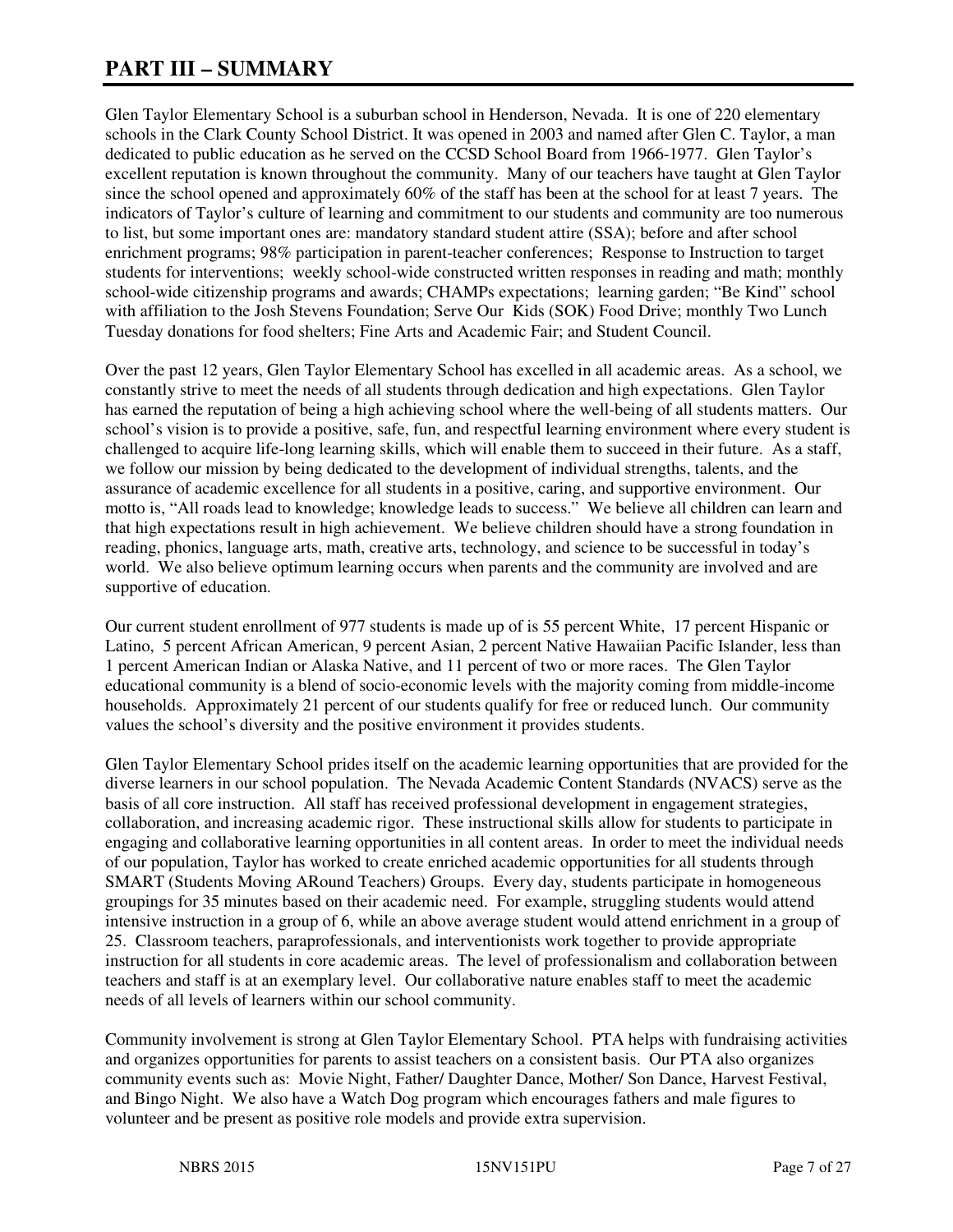Glen Taylor Elementary School is honored to be nominated for the Blue Ribbon Award. Due to consistent work of dedicated teachers and staff with high expectations and sincere effort, it is rewarding to be recognized for such an honor. As a school, we do believe we are worthy of the Blue Ribbon status through exemplary high performance among all subgroups, strong community involvement, dedicated staff, and focused leadership.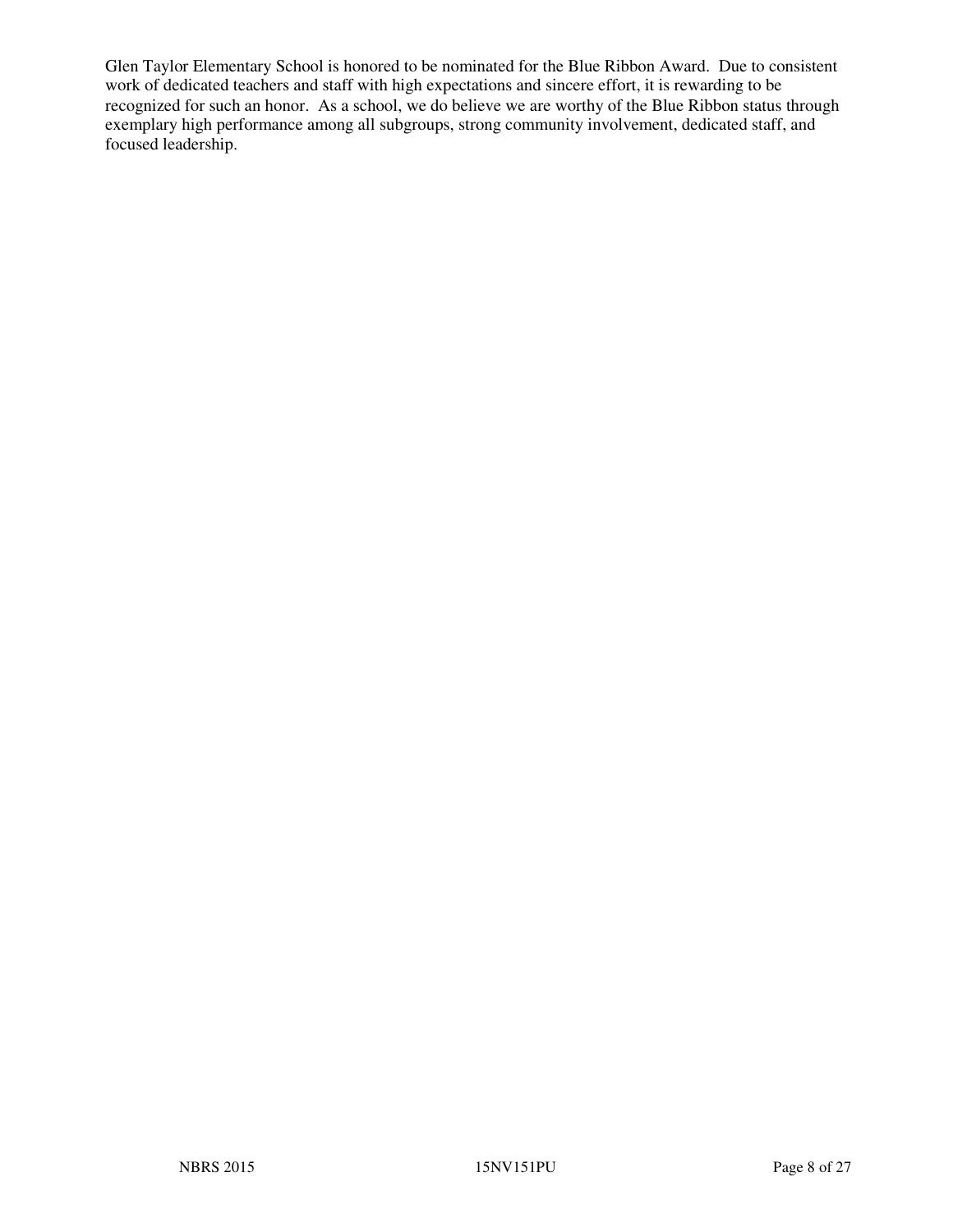## **1. Core Curriculum:**

Students at Glen Taylor ES are held to a high standard of academic achievement. This high standard is supported by our diverse and rigorous core curriculum. Throughout grades K-5, students are expected and encouraged to think critically, develop reasoning skills, and problem solve in all areas of the curriculum. We are always striving to improve the quality of instruction in order to improve students' academic achievement and prepare our students for their futures. We use the NVACS to plan our instruction and to ensure our learning objectives are academically challenging and developmentally appropriate for each grade level.

In each subject area, teachers provide whole-class instruction as well as differentiated instruction to meet the needs of individual learners. In kindergarten, teachers differentiate their instruction in their classroom to meet the individual needs of their students. In grades 1-4, students are a part of SMART groups, during which students are put into leveled groups in order to receive differentiated reading and math instruction appropriate for their individual needs. Grade 1 participates in 35 minutes of reading SMART time every school day, Monday – Friday. Grades 2-4 participate in 35 minutes of reading SMART time three times per week, Monday – Wednesday, and 35 minutes of math SMART time two times per week, Thursday and Friday. Grade 5 is departmentalized. During the day, fifth graders rotate throughout five different periods: homeroom, Reading, Writing, Non-Fiction Reading (Science/Social Studies), and Math. During the homeroom time, students receive differentiated instruction through the use of novel studies and differentiated math instruction.

In all grades, reading/ELA instruction is designed to create strong, critical readers who possess a love of reading. Reading instruction is based upon the NVACS and teachers use a variety of curricular resources to teach the standards, including: the Harcourt Trophies reading series, Reading A-Z, close reading, author studies, and novel studies. In addition, Saxon Phonics is utilized in the primary grades. Daily reading instruction in all grade levels includes whole-class instruction of Harcourt Trophies, author studies, novel studies, and/or close reading. Integrated into this whole-class instruction is writing, social studies, and science instruction. In addition, teachers utilize Reading A-Z or Reading Street during SMART group time to provide each student with differentiated reading instruction based upon their individual needs. Embedded into the reading block is reading and analysis of complex literature and informational text.

Writing is based upon the writing workshop model of instruction. Teachers use Being a Writer, Lucy Calkins, and Thinking Maps to guide their writing instruction, and all writing objectives are based upon the NVACS. Furthermore, teachers integrate writing in all areas of the curriculum through constructed responses, reading responses, and subject-specific journals. Following the writing workshop format allows teachers to differentiate instruction for each of the students in their classrooms. Students in grades 1-5 participate in weekly writing of constructed responses related to both reading and math.

Science instruction is implemented with the use of FOSS kits, nonfiction texts, literature, videos, field trips, projects, and our school garden. Science is taught both in isolation and as an integrated part of other subject areas. Teachers use FOSS kits to provide students with hands-on experiments and activities to understand and meet the NVACS while investigating, experimenting with, and learning about the scientific process. Our school has a school garden in which students engage in real-life science experiences. Teachers also utilize both nonfiction texts and literature to introduce science concepts and incorporate science into all areas of the curriculum. Scholastic News/Weekly Reader magazines are used for students to learn about plants, animals, famous scientists, and many other scientific concepts.

Social studies/history instruction is also guided by the NVACS. Social studies is most often taught through the use of enriching nonfiction texts and literature as an integrated part of the reading and writing curriculum. Teachers use the Houghton Mifflin social studies textbook, nonfiction texts, literature, videos, and field trips to teach the social studies/history standards. Students also utilize Scholastic News/Weekly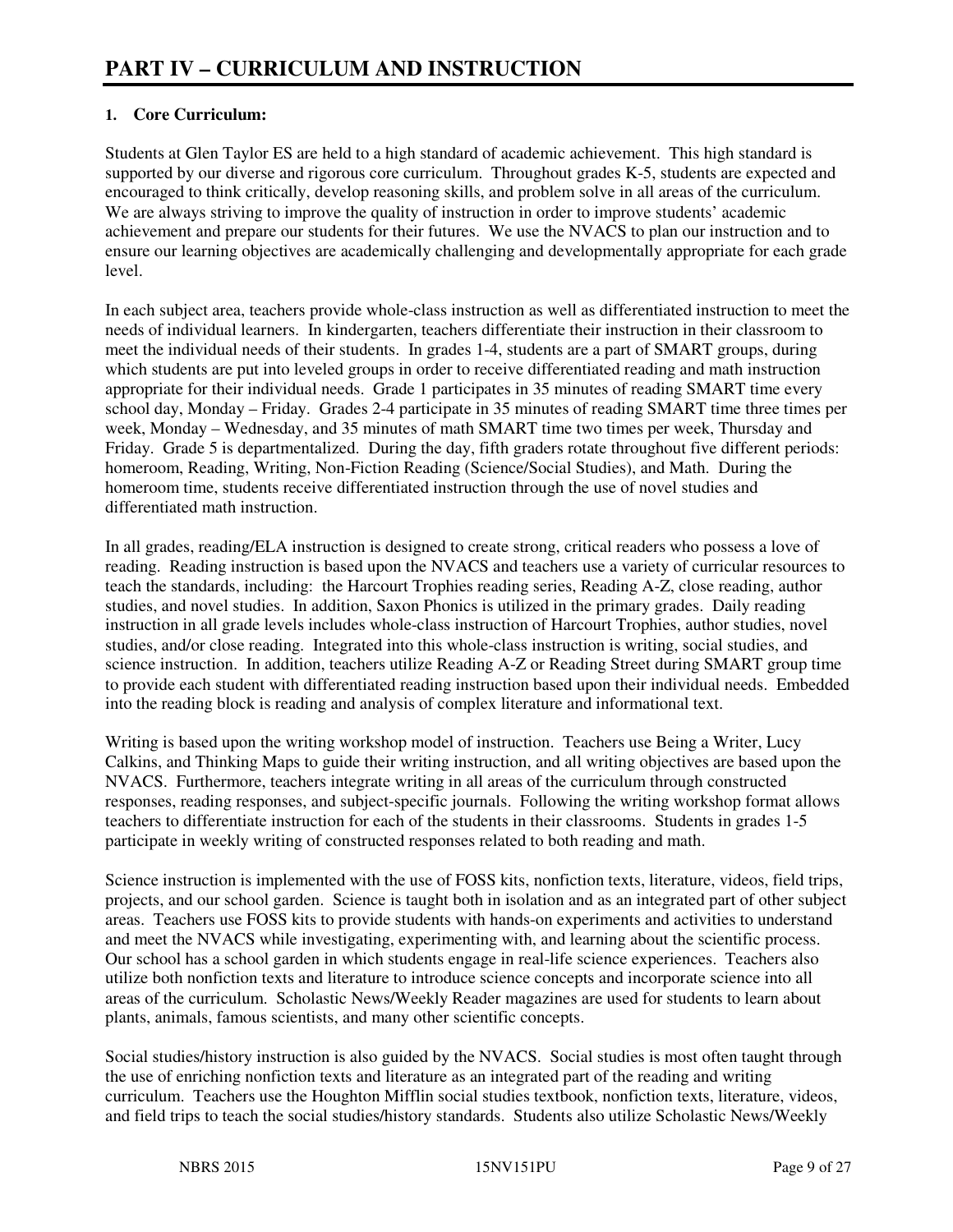Reader magazines to both learn about current events, history, government, people, and cultures. Visits from community members and field trips help students develop an understanding of the world around them.

## **2. Other Curriculum Areas:**

Glen Taylor students attend Art, Music, Physical Education (P.E) and Library classes each week. Each of the specialists works to draw connections between the core curriculum and his/her area of specialty. All students in K-5, with the exception of the half-day kindergarten students, attend each special for one 50 minute period per week and 100 minutes of P.E.

The Art program incorporates writing and reading activities in projects done throughout the year. Students experience Art History by learning about artists and the cultures in which they lived. Art samples are shared throughout the school year using a variety of mediums, including the use of technology. Student art is posted consistently throughout the school as students expand their knowledge and appreciation for art history.

The Music teacher ties Reading standards with Music curriculum when reading lyrics, music history, and the cultural significance of the pieces they are studying. Math is a focus when learning to read music, the note values, rhythm and repetition are linked to fraction and patterning, appropriate to grade level. The Glen Taylor choir is a large, collaborative group of fourth and fifth grade students that showcase their vocal and instrumental talents with special performances in winter, spring, and at a local minor league baseball park.

The Physical Education program builds gross motor skills, teamwork and competition through movement and sports. When new sports are introduced, students are taught the history, as well as important athlete and coach role models in that sport. Students understand the physiology of the required movements for each activity and the muscle groups effected. In P.E. students participate in Jump Rope for Heart which builds compassion for those affected by heart ailments and awareness of the role activity plays in their personal health and well-being. P.E. equipment is rotated throughout the year, encouraging students to enjoy and practice the current unit of study during their recess time.

Glen Taylor has an exemplary library program that encompasses reading, writing, and technology within the library curriculum. A specific Core Curriculum standard is taught daily, alongside a related library standard. For example, students apply strategies for reading informative texts, including non-fiction text features. Before, during, and after reading strategies are practiced with literary texts aligned with reading levels of the students. The Smart Board is used, daily, during delivery of an interactive lesson, and students use personal computers, extending the featured lesson to independent practice.

Fine Arts Night is a special event where our community is invited to interact with the impressive array of performances and pieces on display throughout the evening. In addition to the artwork displayed on the walls, the intermediate choir performs, along with a special kindergarten performance. Students have the opportunity to share the poetry they have created in the library. P.E. students perform in a variety of gross motor activities. Each classroom also displays writing pieces throughout the school.

Students learn about the democratic voting process through our student council elections. Students campaign for a variety of offices and 1st – 5th graders participate in the voting process. Additionally, students in these grade levels elect class representatives who serve alongside the officers to provide a decision-making group for the student body. Fifth grade students are encouraged to participate in the Great American Challenge to emphasize the importance of United States history. Students who complete the challenge are recognized in an awards ceremony. Intermediate students are also given the opportunity to take part in Junior Varsity Quiz. Students meet one day each week before school to learn facts, strategies, and develop camaraderie with teammates. It is a tradition for the schools which feed into the local middle school to compete each spring.

Glen Taylor has a focus on technology. We utilize class sets of laptops, GoogleChromes, and iPads that are on roving carts making them easily accessible for classrooms. These technologies rotate allowing for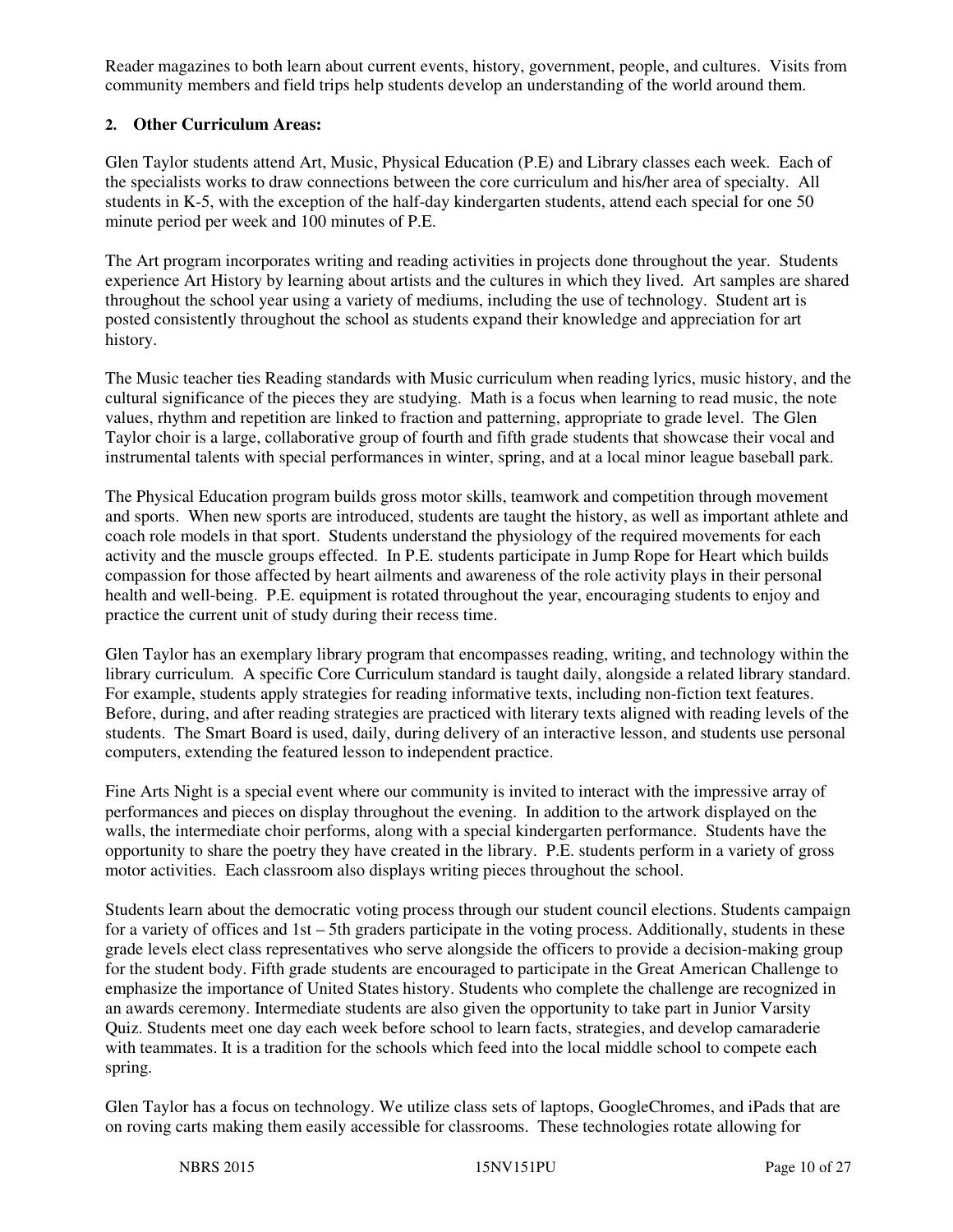consistent student use. Applications include skill practice, publishing of student works, and web-based research.

Students at Glen Taylor are provided a well-rounded educational experience through studying the arts, physical education, library and technology.

#### **3. Instructional Methods and Interventions:**

Staff at Glen Taylor uses a variety of instructional methods to ensure all students' academic needs are met. Students consistently receive individualized instruction and are provided many opportunities to master concepts. This begins with implementation of best teaching practices that are focused on an appropriate objective. Teachers carefully plan lessons based on the NVACS, implement engaging and creative ways to teach these lessons, and formatively and summatively assess students to adjust instruction as necessary.

After a lesson is taught, teachers differentiate instruction to ensure students are meeting the learning objectives. Teachers work one-on-one or in small groups with students to reteach, reinforce, or challenge students as needed. In grades  $1 - 4$ , students are a part of SMART groups, during which all students in a grade level work in ability-based, leveled groups in order to receive differentiated reading and math instruction appropriate for their needs as learners. SMART groups last 35 minutes each school day. In grade 1, SMART groups focus solely on reading to help students master foundational reading skills. In grades  $2 - 4$ , SMART groups focus on reading three times per week and math twice per week. Grade 5 is departmentalized. During the day, fifth graders rotate throughout five different periods: homeroom, Reading, Writing, Non-Fiction Reading (Science/Social Studies) and Math. During the homeroom time, students receive differentiated instruction through the use of novel studies and differentiated math instruction.

Teachers also focus on engagement strategies in their lessons to ensure all students are active participants in the learning process. Teachers use Kagan strategies, CHAMPS, Whole Brain teaching, and other engagement strategies across all areas of the curriculum to keep lessons interesting and relevant for students. This changes the classroom from a static environment to one in which students are interacting with one another, moving around the room, and excited about learning.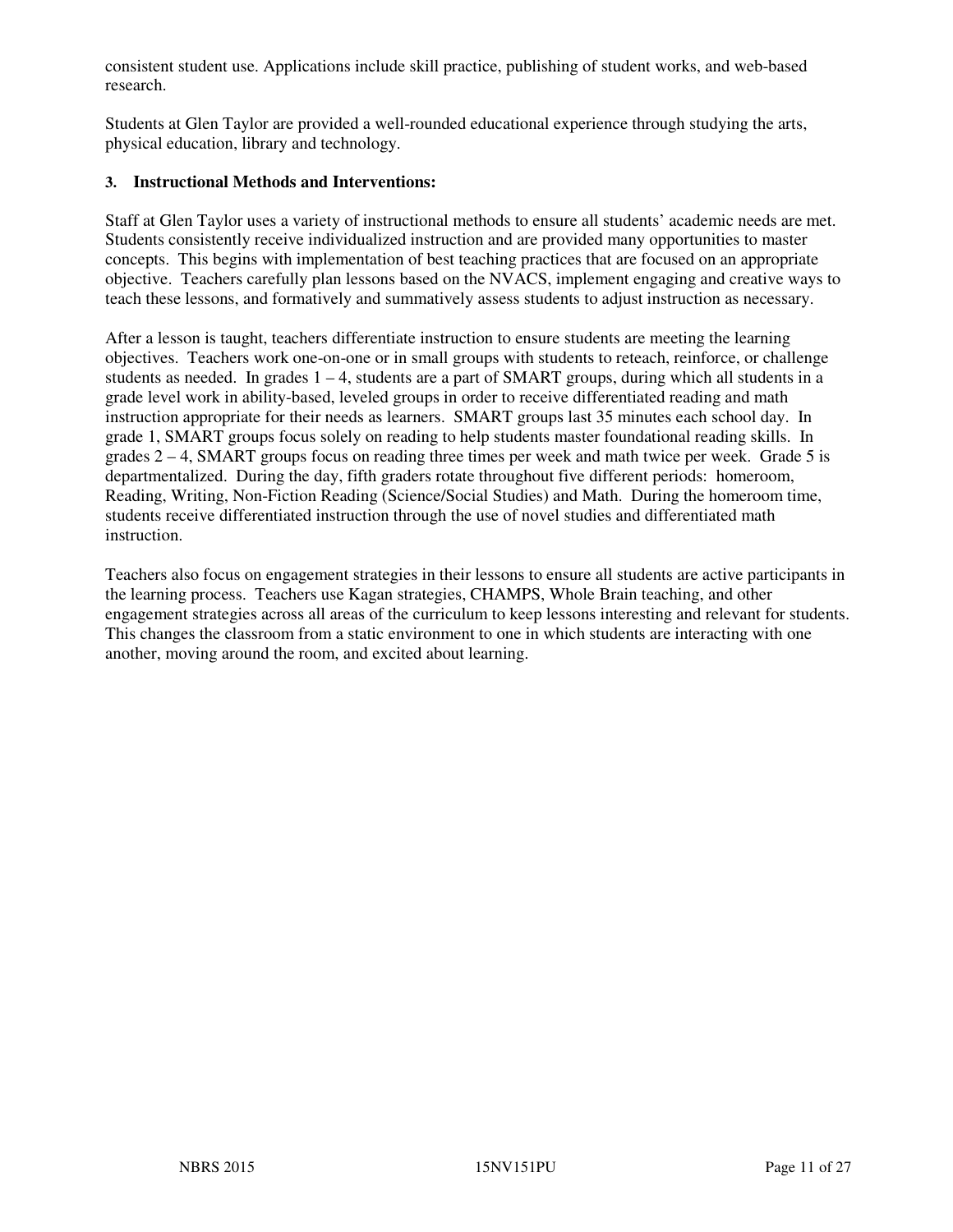#### **1. Assessment Results Narrative Summary:**

Glen C. Taylor has been a 5-Star School with Gold Status for the past four school years according to the Nevada School Performance Framework, and made AYP under No Child Left Behind during the previous 8 years. Student scores on both Reading/ELA and Math have remained consistent over time. During the 2013/2014 school year, 89% of 3rd, 4th, and 5th grade students were proficient in Reading/ELA, while 92% were proficient in Math. IEP and ELL subgroup scores are over 10 percentage points lower than the school average.

Special Education staff works to determine IEP student strengths and weakness, and, together with General Education teachers, develop and implement IEP student goals and services to ensure maximum access to the general education curriculum. Goals are aligned with Common Core curriculum and students access instruction across settings. Instruction is provided in self-contained classrooms, the Resource Room and General Education classrooms during the course of the day, depending on individual needs across curricular areas. Targeted instruction and guided practice of skills, using a variety of modalities, is provided to bolster strengths and remediate areas of deficit.

The English Language Learner subgroup has increased from less than 10 students in 2012 to 54 students in 2013. To address the specific needs of this population, staff has implemented an after school enrichment program. Identified students in 1st – 5th grade receive 1 extra hour of instruction 3 days per week. Thirty minutes is spent on computer-based learning, customized to the student's primary language, providing vocabulary and language development. Student growth is automatically monitored and the program adapts to meet student needs. The remaining 30 minutes is spent in small group reading instruction with a student/teacher ratio of 5:1. ELL students below the 10th percentile on benchmarks and screeners also receive daily intensive reading and math instruction.

#### **2. Assessment for Instruction and Learning and Sharing Assessment Results:**

The Taylor staff utilizes many variations of assessment data when making core curricular decisions that drive instruction. Materials, planning, pacing and instruction itself are all reliant on the commitment to the common goal of student mastery. Universal screeners, progress monitoring and summative data from a number of assessments are utilized to make academic decisions.

Glen Taylor implements a fully differentiated time for all students called SMART groups. Students are grouped homogeneously using a combination of data. As student need changes, SMART groups adapt with suitably rigorous instruction that promotes optimal growth for every student on the learning spectrum.

The Glen Taylor Response to Intervention (RTI) Teams meet by grade level to discuss and take action steps for students whose data proves inadequate progress. In this setting, data is used by administration, teachers, and the school psychologist to determine next steps for students on an individual basis. Administration has taken the initiative to hire additional staff to allow small group targeted intensive instruction in every grade level. Innovative decisions such as this are proof of the commitment to student success regardless of changes in population or preliminary abilities. Growth for all students is the ultimate goal.

Communicating academic progress with parents is a key for building a community focused on a common purpose. Using Infinite Campus parents can see a live, in depth picture of student grades. Teachers send home a monthly newsletter communicating current and upcoming academic news. A Glen Taylor newsletter sharing updates and achievements is also uploaded to the school website monthly. Since the school's inception, Glen Taylor Elementary has consistently maintained a 98% attendance record for Parent Student Teacher Academic Planning Time (PSTAPT). Teachers share individual student data and fully communicate the significance of the numbers, as well as next steps for growth.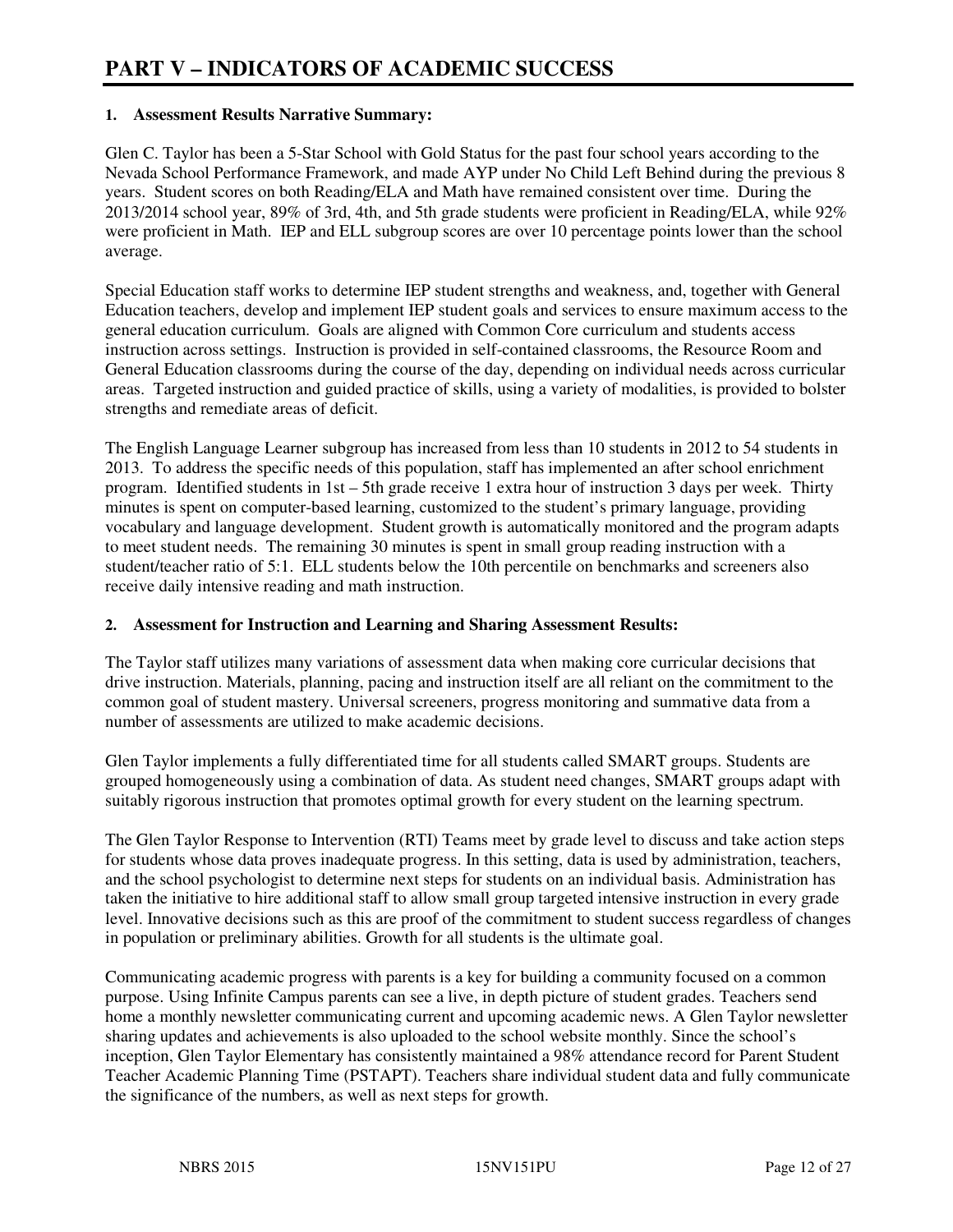## **1. School Climate/Culture**

The school climate at Glen Taylor enriches all aspects of student growth. An intentional focus by staff members create a learning environment concentrated on meeting the social, emotional, and academic needs of students. Administrators, teachers, and staff work to consistently uphold the positive culture. Staff members prioritize learning student names and greeting students, growing a positive school community where students feel important and respected.

Student social needs and emotional growth are a pivotal focus. Glen Taylor ES was built on the pillars of character; they continue to serve as an overarching canopy in the school culture. Students that exemplify these character traits are nominated and recognized during Citizenship Programs throughout the year. Staff is constantly looking for these traits in order to celebrate them. Students are honored in the announcements daily for Titan Tickets for exemplary behavior and SMART Tickets for academic successes.

The school psychologist and counselor have multiple social groups with a small number of students that focus on social behavior, anger management and mindfulness. These groups evolve to serve the needs of the students in our building. Lunchroom helpers from each class rotate to lend a hand which fosters ownership and pride in the school community. Staff members have initiated an organized sports program during lunch recess that focuses on sportsmanship and teamwork.

Glen Taylor ES is a true academic family. Learning takes place throughout the building and outside of a student's homeroom. The overall learning culture, Students Moving ARound Teachers (SMART) time, and departmentalization provide a genuine learner-based community where all staff and students are cohesively striving for the same goals. The staff trusts one another and shares the honor of serving our students.

The professional component of the school culture is crucial to constant growth and success. Opportunities for professional development and support are always available. Grade levels collaborate to utilize shared lesson plans in the core subject areas. Teachers and staff write one another cards to show appreciation for a colleague. Also, each month the staff member who was honored the previous month, honors a new coworker for dedication to students.

Staff members focus on the use of positive reinforcement to shape behavior and motivate students. Students work toward goals, rewards, and privileges within the classroom and school wide. The clear communication of expectations, unwavering work ethic, and concentrated efforts to interact positively with others are details that create a positive school climate.

## **2. Engaging Families and Community**

Glen Taylor has a culture that strongly ties together the school, home and community, giving students the sense that they are a part of a greater whole. Pride in school and self are fostered, leading to academic and social growth. Glen Taylor strives not only to include families and community in our school, but for our students to feel their efforts make an outward difference in the community.

Parent volunteers are on campus daily, reading with groups of students, helping with classroom activities and supporting teachers. In the 2012/2013 school year, a successful Watch Dog program was implemented to encourage more male volunteers.

The Taylor PTA is active in helping with school programs, fundraising and putting on community events. They host Muffins with Mom, Donuts with Dad, and an annual Harvest Festival, all designed to welcome families to campus. PTA is also supportive in helping school staff prepare for our annual Fine Arts and Academic Night which provides students the opportunity to showcase their accomplishments. Glen Taylor alumni maintain strong ties to the school as evidenced by the number of former staff and students who attended our 10 year celebration in 2012.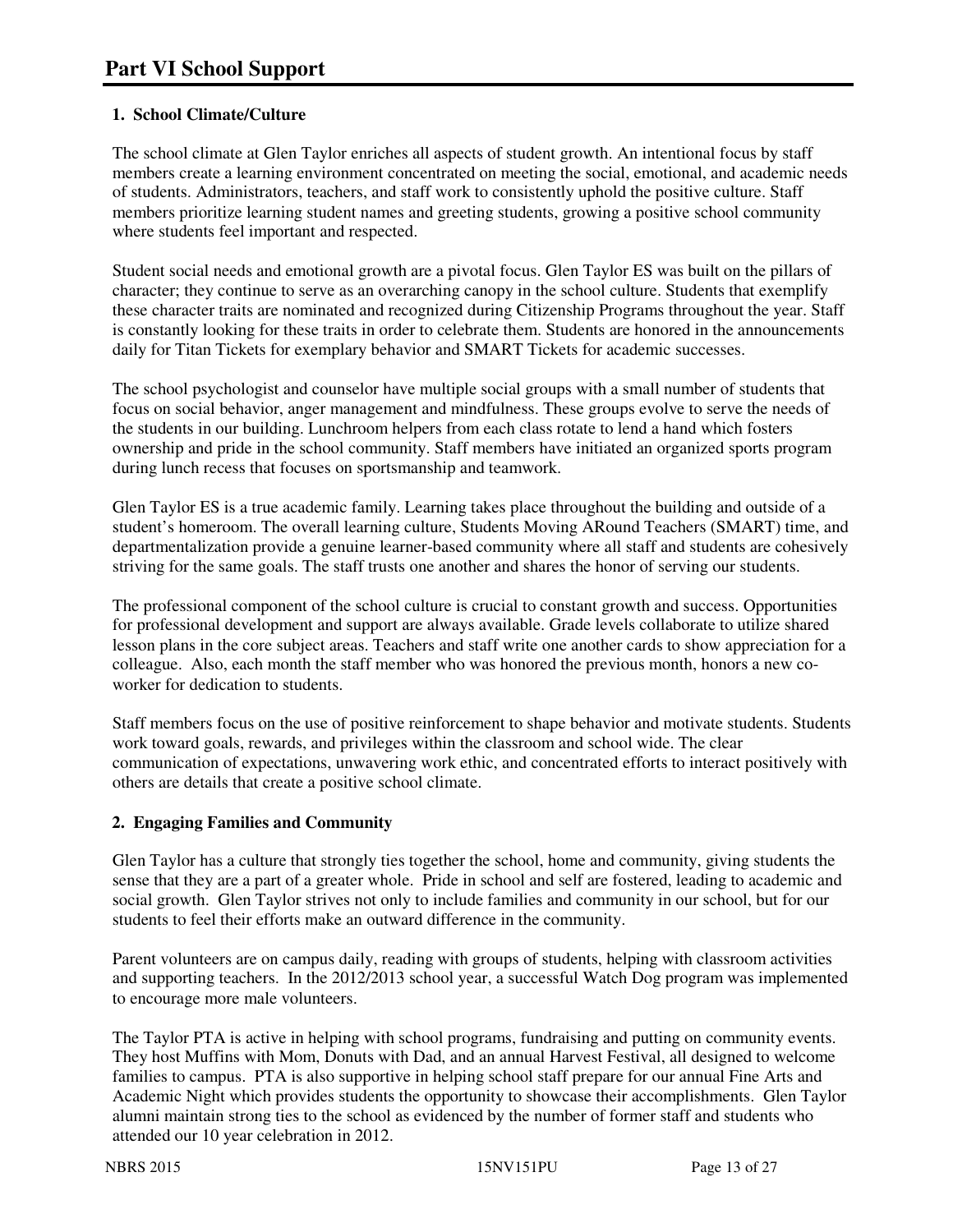Taylor offers both after-school and summer enrichment programs that include golf, basketball, rugby, Scouting, and Camp Invention. Taylor has adopted a country, 3 of the last 4 years, during the USA Sevens Rugby Tournament, allowing students to connect with role models from other countries/cultures.

Taylor is a "Be Kind" school, participating in the Josh Stevens' Foundation initiative, promoting acts of kindness in remembrance of a local boy. The community is invited to twice monthly Citizenship Programs, where students have an opportunity to perform, followed by an award ceremony where individual students are recognized for kindness and citizenship.

Taylor is known for community outreach programs, and has been the top money raising school in Nevada for 7 years running in Jump Rope for Heart. Students are encouraged to make a direct difference in the lives of others through "Two Lunch Tuesday." Students bring an extra lunch, which is distributed to individuals in need through local charities. Serving Our Kids (S.O.K), a program to collect perishable food items for local kids in need is run as a contest between 3 area schools. Taylor holds the S.O.K trophy.

Working as a community, for our community is a key pillar of Glen Taylor's success.

#### **3. Professional Development**

Glen Taylor Elementary School has responded to the adoption of the Nevada Academic Content Standards with a dedicated pledge to prepare our students for the future of education. Administrators and staff alike routinely dedicate time to advance our understanding of these rigorous standards, and explore and share best practices for achieving mastery of content. Student need directly drives our professional development at Glen Taylor. Staff members have attended numerous professional development opportunities on our own campus, as well as districtwide to improve overall pedagogy. Also, if a need presents itself, the Taylor staff takes initiative and creates materials that align with the standards to get the job done.

For example, students are expected to write an organized piece responding to a text, explaining the thought process of solving a problem, and/or reflect on the actions taken to solve. The staff jumped into action and created a school-wide constructed response expectation. For each grade level, rubrics with a standardsbased progression were written, math and writing tasks were created, and a schedule of formative and summative assessments was decided upon. The constructed response initiative was a true team effort, and it has made dramatic increases in student writing and problem solving.

In this fast paced, technological world our students reside in, academic engagement is key to student learning. Engagement structures and strategies are practiced in Glen Taylor classrooms daily and across a variety of curricular areas. In multiple trainings, teachers sharpened their use of engagement to focus and captivate learners.

Taylor launched CHAMPS to promote a common language throughout the campus. CHAMPS is a proactive way to communicate behavioral expectations throughout the school day. This common language has polished the way our students work within the classrooms, transition through the halls, and follow procedures in the lunchroom. The focus on positive reinforcements and interactions allows teachers who share students throughout the day to streamline instruction. The specificity of stated expectations makes CHAMPS a game-changer when it comes to classroom management.

The ability to analyze complex text is also an area of focus and growth. Our staff has aimed to implement close reading practices and utilize paired texts to heighten critical thinking and the analysis of complex text. Teachers collaborated to make material, pacing, and instructional adjustments to increase the rigor to better align with the expectations in the NVACS.

#### **4. School Leadership**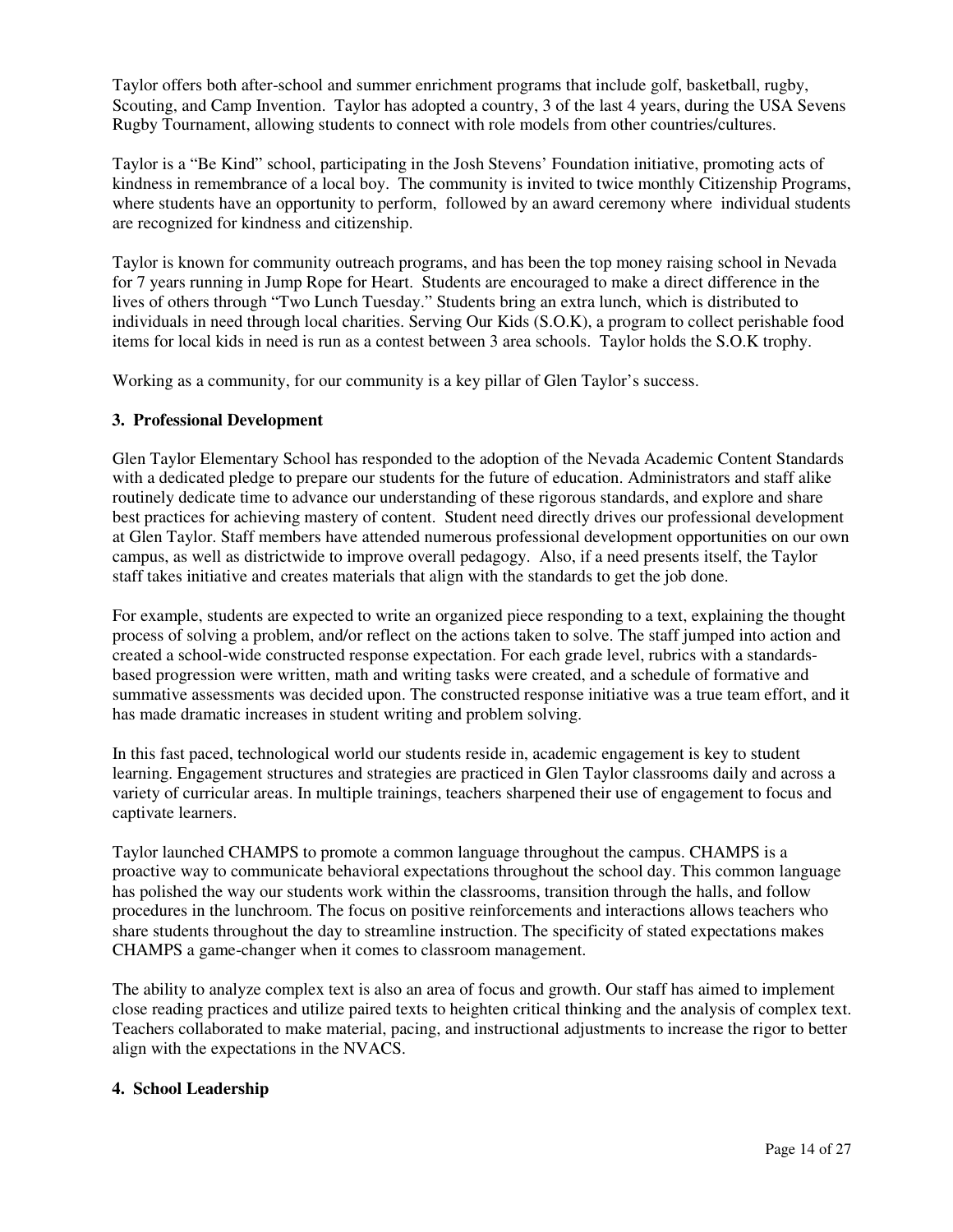At Glen Taylor ES, leadership is shared among all of its stakeholders. With the combination of school administration and teacher leaders, continuous school improvement is able to remain in focus. The views of all stakeholders are always taken in consideration to ensure all points of view are included in the decision making process. This creates a collaborative culture of many individuals working together to improve overall school performance. Glen Taylor is also an autonomous school, giving flexibility to change our budget, curriculum, and staffing in ways that meet the needs of our student body.

Glen Taylor administration believes its primary role is to support teachers so they can focus their attention on providing effective instruction to all students. Administrators observe teachers consistently, followed by post conferences where administrators and teachers share in a professional conversation about the teacher's instruction. Additional support is provided in many ways: providing clear focus and direction for the school; being available to meet with teachers and parents at any time; providing all necessary materials for instruction; creating schedules for grade level common planning time to ensure time is focused on instruction; and giving support for behavioral issues that arise so teachers can focus on instruction. By conducting frequent classroom observations, checking lesson plans and report cards, and overseeing committees and grade level meetings, administrators ensure that policies are adhered to and the school's vision remains consistent.

Each grade level has a "Chair" who serves on the Leadership and SGF committees. Grade Level Chairs meet with administration to give input on school-wide decisions and hold regular grade-level meetings. All teachers serve on grade level RTI teams, with the principal and assistant principal chairing the committee. This committee is at the heart of ensuring all struggling students receive the necessary instruction to close learning gaps. These meetings also allow time for professional conversations regarding data, progress monitoring, and best instructional practices. This process has allowed our school to redefine how we approach differentiation for all students. Other committees supporting student successes are Student Council sponsors, Literacy and Reading Week, Technology, Sunshine, Parent Appreciation, Fine Arts, and JV Quiz sponsors. These groups support the positive school climate to build success, develop events that enhance student experiences, or recognize parents and families for their dedication to the school. This shared responsibility of leadership assists us in executing the success we have developed at Glen Taylor.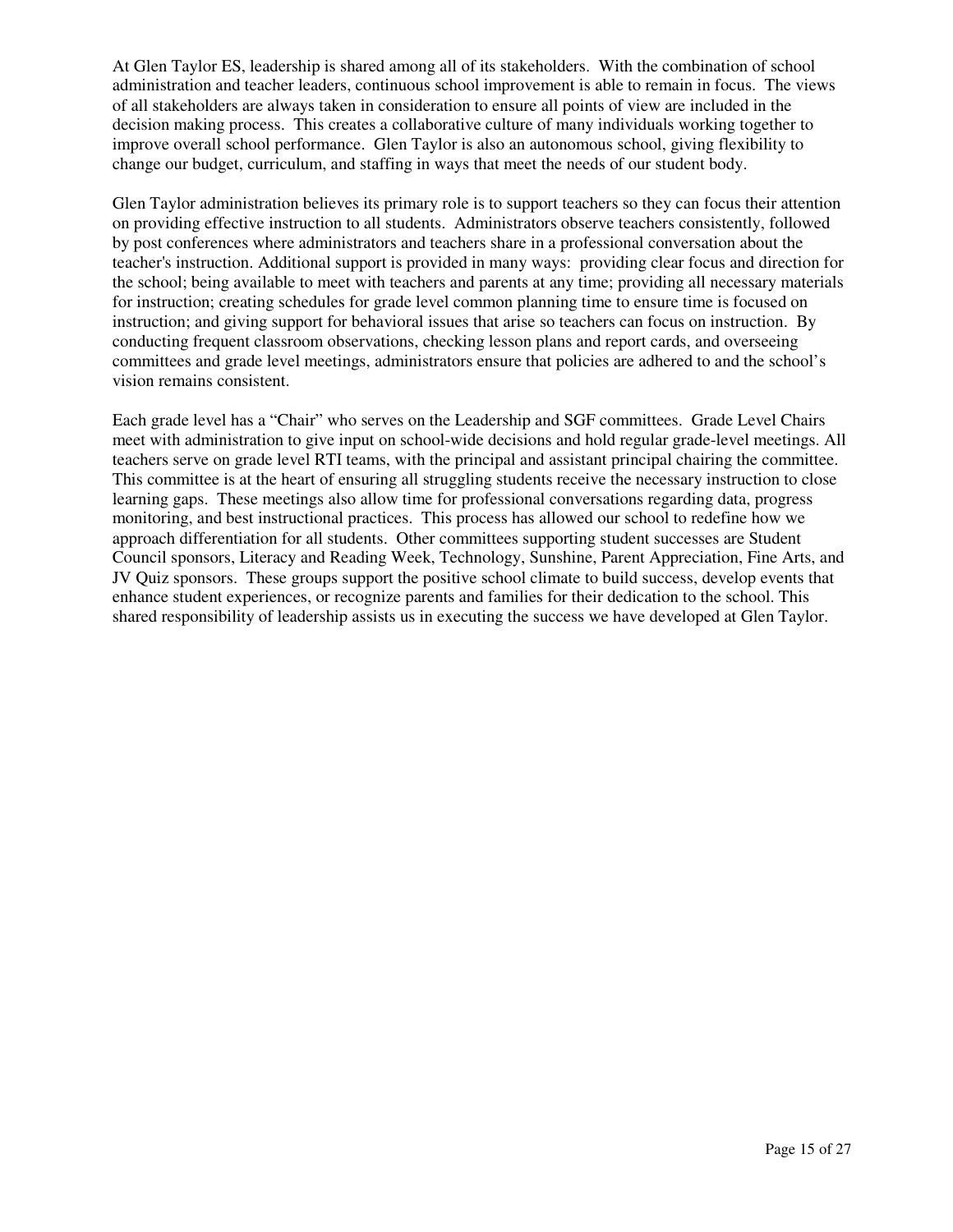# **PART VIII - ASSESSMENT RESULTS**

| <b>Subject:</b> Math                | <b>Test:</b> Nevada Criterion Reference Test |
|-------------------------------------|----------------------------------------------|
| <b>All Students Tested/Grade: 3</b> | <b>Edition/Publication Year: 2010</b>        |
| <b>Publisher:</b> Measured Progress |                                              |

| School Year                      | 2013-2014      | 2012-2013      | 2011-2012    | 2010-2011      | 2009-2010      |
|----------------------------------|----------------|----------------|--------------|----------------|----------------|
| Testing month                    | Mar            | Mar            | Mar          | Mar            | Mar            |
| <b>SCHOOL SCORES*</b>            |                |                |              |                |                |
| Proficient and above             | 93             | 86             | 91           | 87             | 84             |
| Advanced                         | 85             | 94             | 83           | 91             | 74             |
| Number of students tested        | 142            | 159            | 139          | 150            | 153            |
| Percent of total students tested | 100            | 100            | 100          | 100            | 100            |
| Number of students tested with   |                |                |              |                |                |
| alternative assessment           |                |                |              |                |                |
| % of students tested with        | $\overline{3}$ | $\overline{2}$ | $\mathbf{1}$ | $\overline{2}$ | $\overline{2}$ |
| alternative assessment           |                |                |              |                |                |
| <b>SUBGROUP SCORES</b>           |                |                |              |                |                |
| 1. Free and Reduced-Price        |                |                |              |                |                |
| Meals/Socio-Economic/            |                |                |              |                |                |
| <b>Disadvantaged Students</b>    |                |                |              |                |                |
| Proficient and above             | 89             | 81             | 79           | 70             | 67             |
| Advanced                         | 37             | 35             | 38           | 33             | 22             |
| Number of students tested        | 27             | 37             | 34           | 30             | 18             |
| 2. Students receiving Special    |                |                |              |                |                |
| <b>Education</b>                 |                |                |              |                |                |
| Proficient and above             |                |                |              |                |                |
| Advanced                         |                |                |              |                |                |
| Number of students tested        |                |                |              |                |                |
| 3. English Language Learner      |                |                |              |                |                |
| <b>Students</b>                  |                |                |              |                |                |
| Proficient and above             |                |                |              |                |                |
| Advanced                         |                |                |              |                |                |
| Number of students tested        |                |                |              |                |                |
| 4. Hispanic or Latino            |                |                |              |                |                |
| <b>Students</b>                  |                |                |              |                |                |
| Proficient and above             | 90             | 89             | 85           | 79             | 72             |
| Advanced                         | 45             | 38             | 55           | 58             | 50             |
| Number of students tested        | 20             | 26             | 20           | 19             | 18             |
| 5. African-American              |                |                |              |                |                |
| <b>Students</b>                  |                |                |              |                |                |
| Proficient and above             |                |                |              |                |                |
| Advanced                         |                |                |              |                |                |
| Number of students tested        |                |                |              |                |                |
| <b>6. Asian Students</b>         |                |                |              |                |                |
| Proficient and above             | 91             | 86             | 96           | 83             | 93             |
| Advanced                         | 65             | 64             | 67           | 56             | 62             |
| Number of students tested        | 23             | 14             | 24           | 18             | 29             |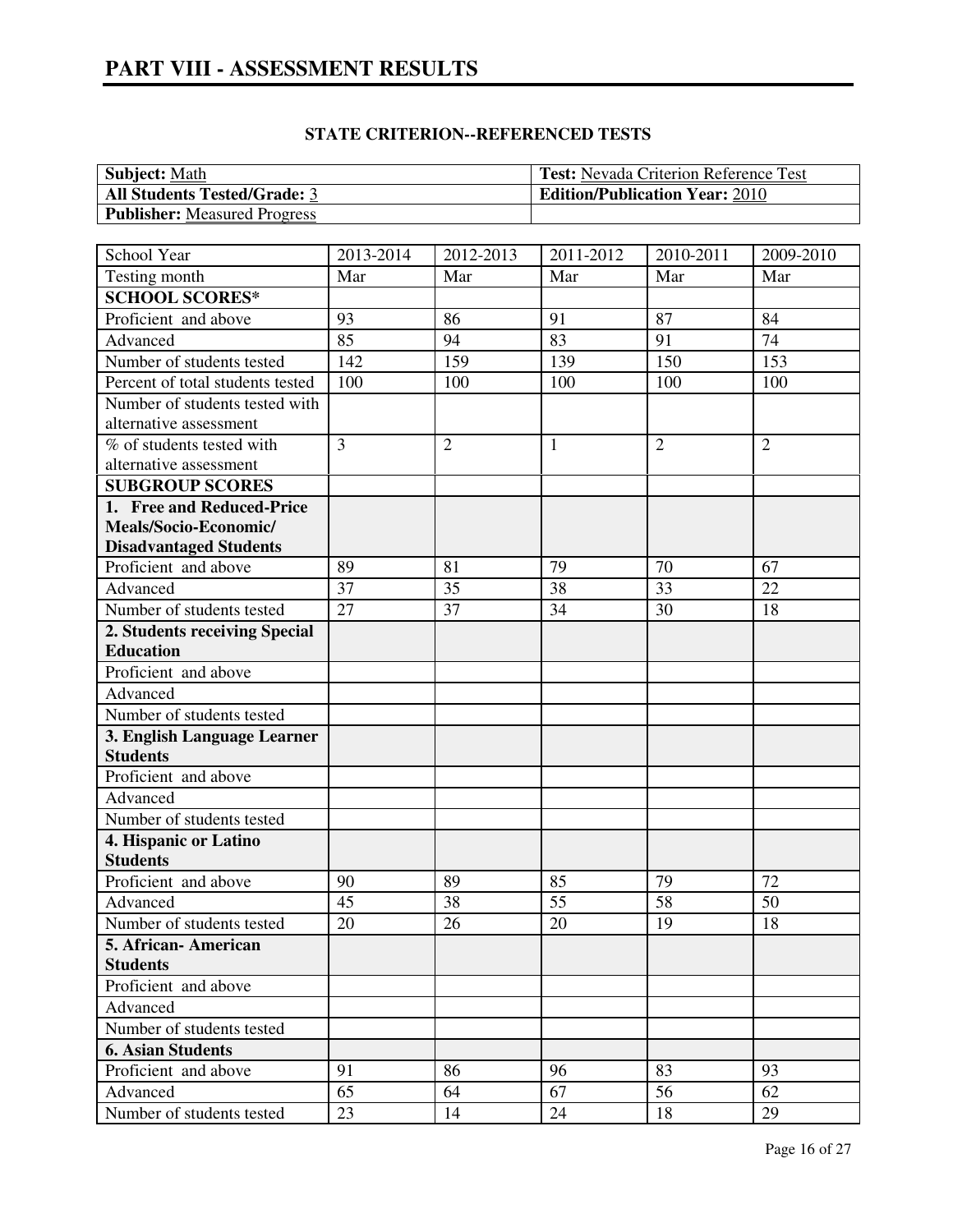| School Year                      | 2013-2014 | 2012-2013 | 2011-2012 | 2010-2011 | 2009-2010 |
|----------------------------------|-----------|-----------|-----------|-----------|-----------|
| 7. American Indian or            |           |           |           |           |           |
| <b>Alaska Native Students</b>    |           |           |           |           |           |
| Proficient and above             |           |           |           |           |           |
| Advanced                         |           |           |           |           |           |
| Number of students tested        |           |           |           |           |           |
| 8. Native Hawaiian or other      |           |           |           |           |           |
| <b>Pacific Islander Students</b> |           |           |           |           |           |
| Proficient and above             |           |           |           |           |           |
| Advanced                         |           |           |           |           |           |
| Number of students tested        |           |           |           |           |           |
| 9. White Students                |           |           |           |           |           |
| Proficient and above             | 92        | 88        | 94        | 90        | 85        |
| Advanced                         | 65        | 67        | 64        | 64        | 44        |
| Number of students tested        | 78        | 99        | 78        | 107       | 93        |
| 10. Two or More Races            |           |           |           |           |           |
| identified Students              |           |           |           |           |           |
| Proficient and above             |           |           |           |           |           |
| Advanced                         |           |           |           |           |           |
| Number of students tested        |           |           |           |           |           |
| 11. Other 1: Other 1             |           |           |           |           |           |
| Proficient and above             |           |           |           |           |           |
| Advanced                         |           |           |           |           |           |
| Number of students tested        |           |           |           |           |           |
| 12. Other 2: Other 2             |           |           |           |           |           |
| Proficient and above             |           |           |           |           |           |
| Advanced                         |           |           |           |           |           |
| Number of students tested        |           |           |           |           |           |
| 13. Other 3: Other 3             |           |           |           |           |           |
| Proficient and above             |           |           |           |           |           |
| Advanced                         |           |           |           |           |           |
| Number of students tested        |           |           |           |           |           |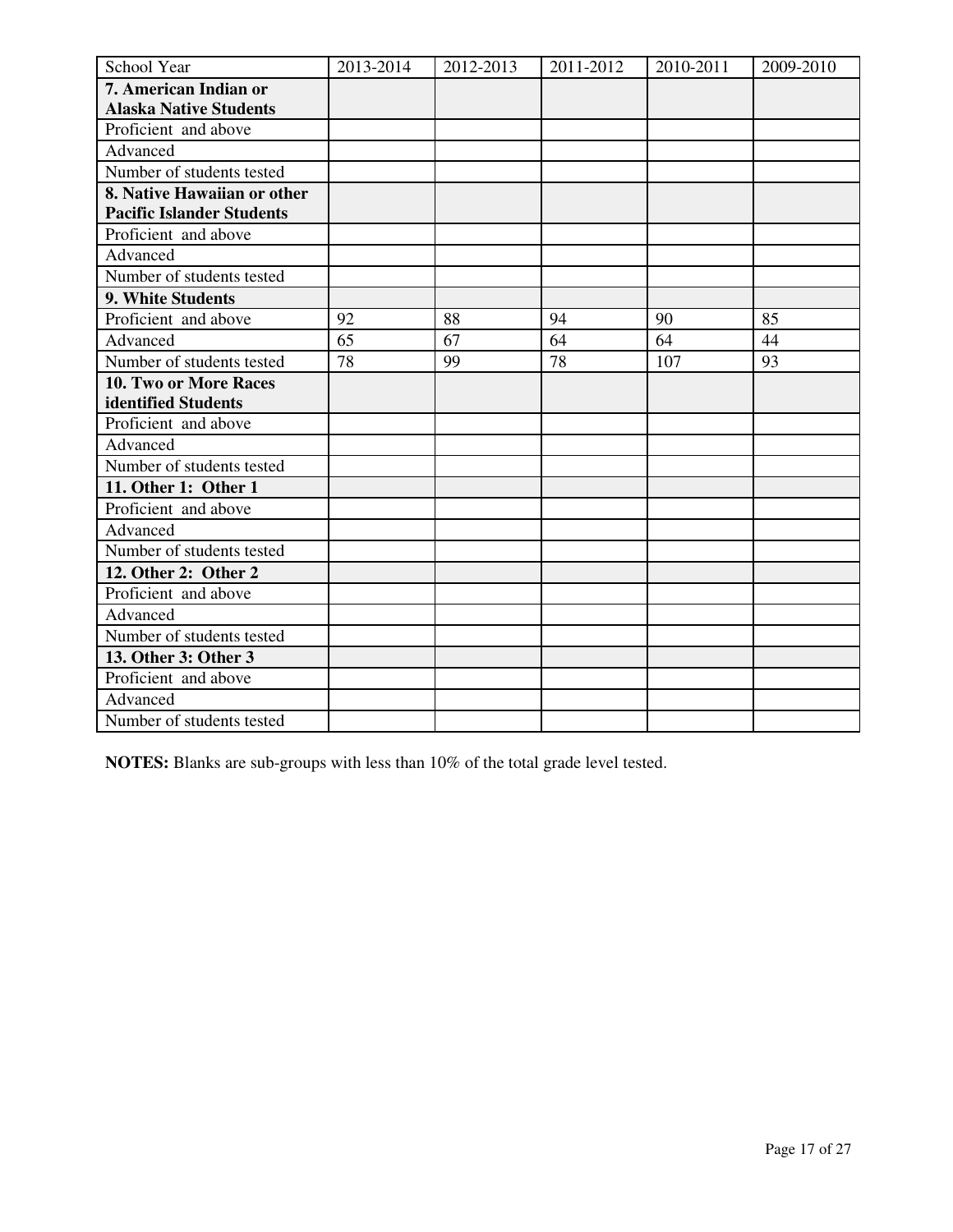| <b>Subject:</b> Math                | <b>Test:</b> Nevada Criterion Referenced Test |
|-------------------------------------|-----------------------------------------------|
| <b>All Students Tested/Grade: 4</b> | <b>Edition/Publication Year: 2010</b>         |
| <b>Publisher:</b> Measured Progress |                                               |

| School Year                      | 2013-2014      | 2012-2013      | 2011-2012      | 2010-2011      | 2009-2010      |
|----------------------------------|----------------|----------------|----------------|----------------|----------------|
| Testing month                    | Mar            | Mar            | Mar            | Mar            | Mar            |
| <b>SCHOOL SCORES*</b>            |                |                |                |                |                |
| Proficient and above             | 90             | 93             | 93             | 87             | 89             |
| Advanced                         | 38             | 46             | 40             | 29             | 22             |
| Number of students tested        | 173            | 152            | 169            | 156            | 170            |
| Percent of total students tested | 100            | 100            | 100            | 100            | 100            |
| Number of students tested with   |                |                |                |                |                |
| alternative assessment           |                |                |                |                |                |
| % of students tested with        | $\overline{2}$ | $\overline{2}$ | $\overline{2}$ | $\overline{3}$ | $\overline{2}$ |
| alternative assessment           |                |                |                |                |                |
| <b>SUBGROUP SCORES</b>           |                |                |                |                |                |
| 1. Free and Reduced-Price        |                |                |                |                |                |
| Meals/Socio-Economic/            |                |                |                |                |                |
| <b>Disadvantaged Students</b>    |                |                |                |                |                |
| Proficient and above             | 82             | 91             | 84             | 74             | 82             |
| Advanced                         | 13             | 16             | 16             | 13             | 22             |
| Number of students tested        | 39             | 32             | 44             | 39             | 27             |
| 2. Students receiving Special    |                |                |                |                |                |
| <b>Education</b>                 |                |                |                |                |                |
| Proficient and above             |                |                |                |                |                |
| Advanced                         |                |                |                |                |                |
| Number of students tested        |                |                |                |                |                |
| 3. English Language Learner      |                |                |                |                |                |
| <b>Students</b>                  |                |                |                |                |                |
| Proficient and above             |                |                |                |                |                |
| Advanced                         |                |                |                |                |                |
| Number of students tested        |                |                |                |                |                |
| 4. Hispanic or Latino            |                |                |                |                |                |
| <b>Students</b>                  |                |                |                |                |                |
| Proficient and above             | 90             | 89             | 80             | 71             | 79             |
| Advanced                         | 16             | 26             | 32             | 24             | 18             |
| Number of students tested        | 31             | 19             | 25             | 17             | 28             |
| 5. African- American             |                |                |                |                |                |
| <b>Students</b>                  |                |                |                |                |                |
| Proficient and above             |                |                |                |                |                |
| Advanced                         |                |                |                |                |                |
| Number of students tested        |                |                |                |                |                |
| <b>6. Asian Students</b>         |                |                |                |                |                |
| Proficient and above             | 88             | 91             | 91             | 93             | 94             |
| Advanced                         | 47             | 52             | 43             | 43             | 25             |
| Number of students tested        | 17             | 23             | 21             | 30             | 36             |
| 7. American Indian or            |                |                |                |                |                |
| <b>Alaska Native Students</b>    |                |                |                |                |                |
| Proficient and above             |                |                |                |                |                |
| Advanced                         |                |                |                |                |                |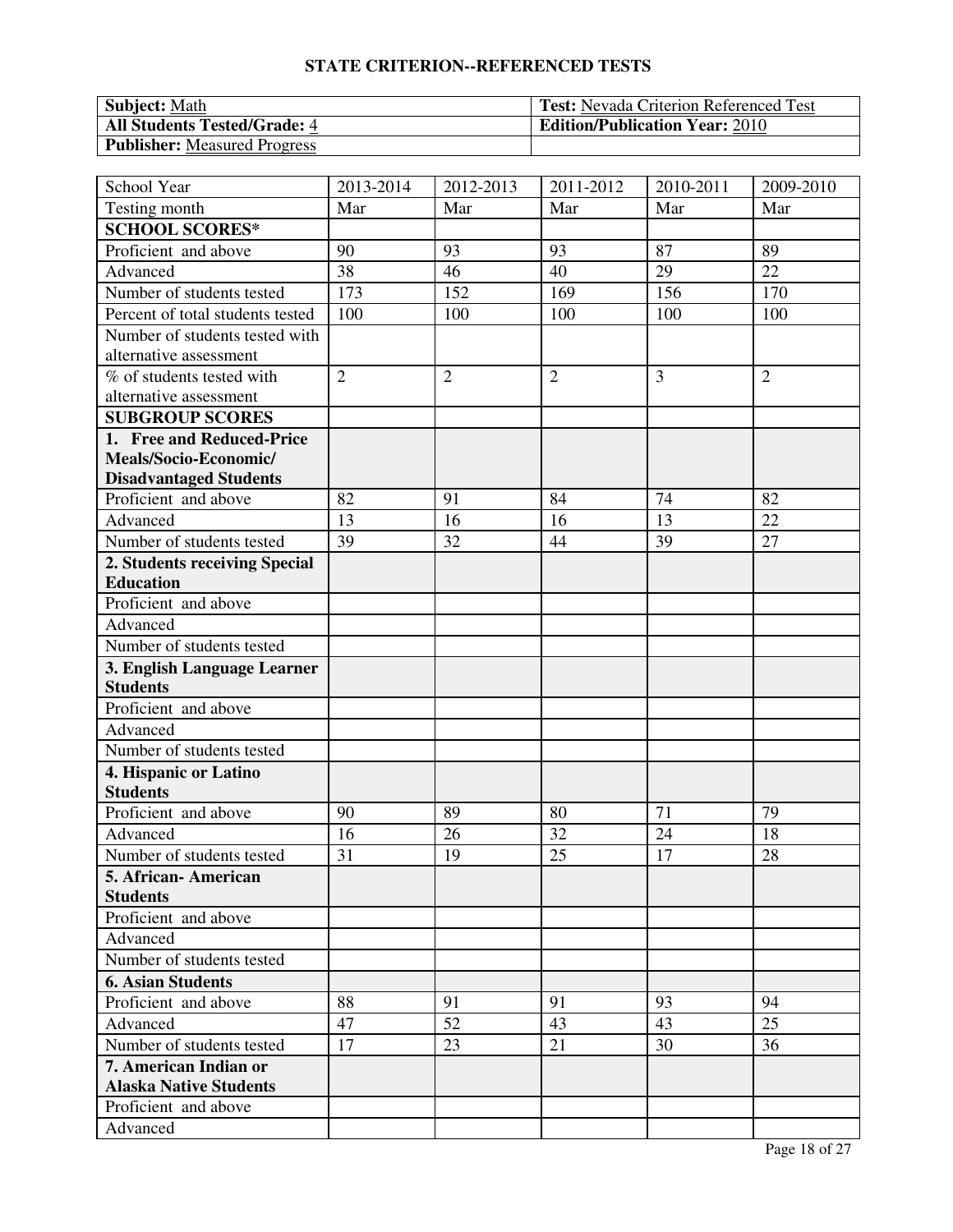| School Year                      | 2013-2014 | 2012-2013 | 2011-2012 | 2010-2011 | 2009-2010 |
|----------------------------------|-----------|-----------|-----------|-----------|-----------|
| Number of students tested        |           |           |           |           |           |
| 8. Native Hawaiian or other      |           |           |           |           |           |
| <b>Pacific Islander Students</b> |           |           |           |           |           |
| Proficient and above             |           |           |           |           |           |
| Advanced                         |           |           |           |           |           |
| Number of students tested        |           |           |           |           |           |
| 9. White Students                |           |           |           |           |           |
| Proficient and above             | 90        | 94        | 96        | 87        | 91        |
| Advanced                         | 43        | 52        | 42        | 26        | 23        |
| Number of students tested        | 103       | 88        | 116       | 97        | 93        |
| <b>10. Two or More Races</b>     |           |           |           |           |           |
| identified Students              |           |           |           |           |           |
| Proficient and above             |           |           |           |           |           |
| Advanced                         |           |           |           |           |           |
| Number of students tested        |           |           |           |           |           |
| 11. Other 1: Other 1             |           |           |           |           |           |
| Proficient and above             |           |           |           |           |           |
| Advanced                         |           |           |           |           |           |
| Number of students tested        |           |           |           |           |           |
| 12. Other 2: Other 2             |           |           |           |           |           |
| Proficient and above             |           |           |           |           |           |
| Advanced                         |           |           |           |           |           |
| Number of students tested        |           |           |           |           |           |
| 13. Other 3: Other 3             |           |           |           |           |           |
| Proficient and above             |           |           |           |           |           |
| Advanced                         |           |           |           |           |           |
| Number of students tested        |           |           |           |           |           |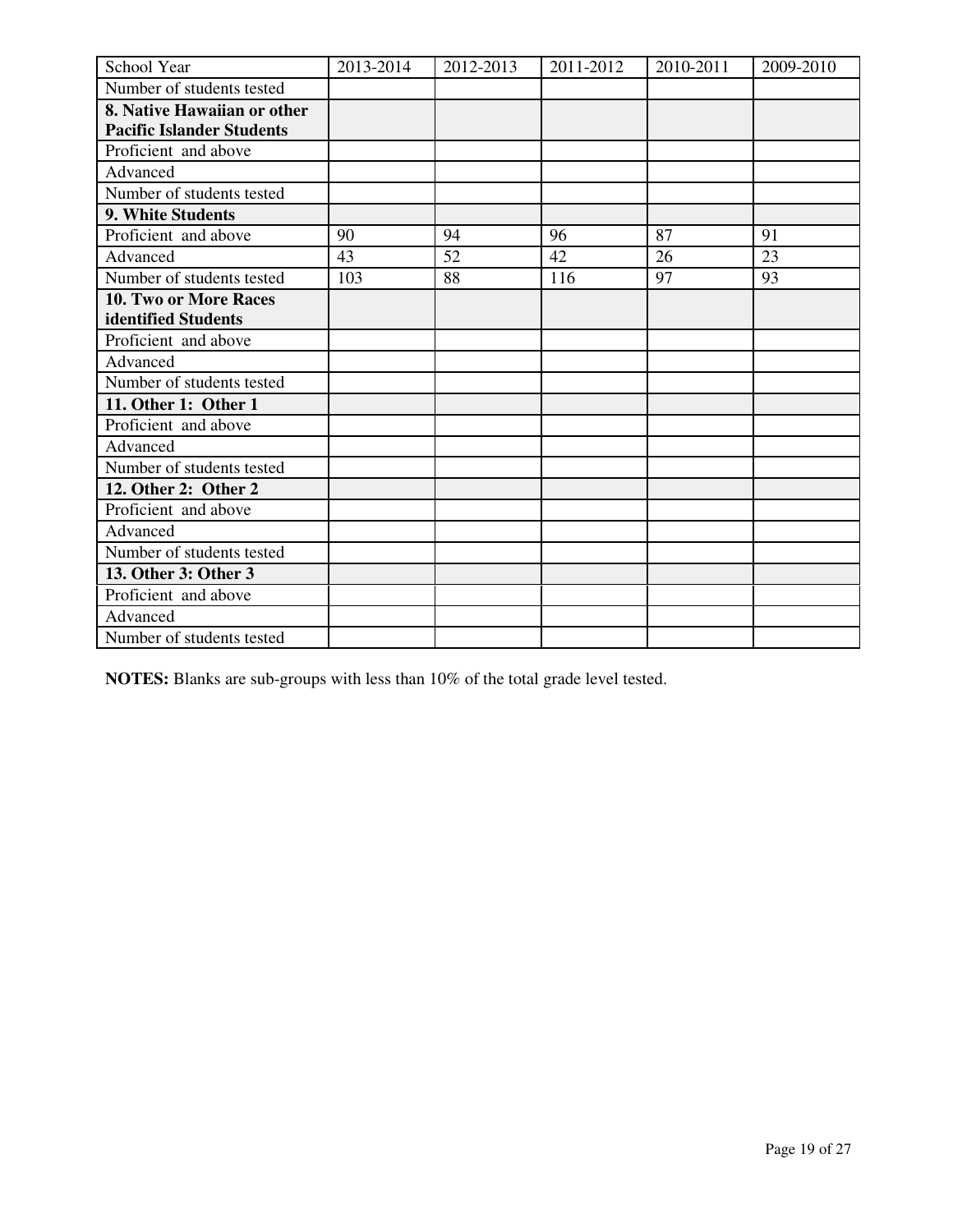| <b>Subject:</b> Math                | <b>Test:</b> Nevada Criterion Referenced Test |
|-------------------------------------|-----------------------------------------------|
| <b>All Students Tested/Grade: 5</b> | <b>Edition/Publication Year: 2010</b>         |
| <b>Publisher:</b> Measured Progress |                                               |

| School Year                      | 2013-2014       | 2012-2013    | 2011-2012        | 2010-2011    | 2009-2010      |
|----------------------------------|-----------------|--------------|------------------|--------------|----------------|
| Testing month                    | Mar             | Mar          | Mar              | Mar          | Mar            |
| <b>SCHOOL SCORES*</b>            |                 |              |                  |              |                |
| Proficient and above             | 90              | 93           | 86               | 90           | 81             |
| Advanced                         | 16              | 18           | 19               | 14           | 13             |
| Number of students tested        | 159             | 174          | 161              | 162          | 140            |
| Percent of total students tested | 100             | 100          | 100              | 100          | 100            |
| Number of students tested with   |                 |              |                  |              |                |
| alternative assessment           |                 |              |                  |              |                |
| % of students tested with        | $\mathbf{1}$    | 3            | $\overline{2}$   | $\mathbf{1}$ | $\mathbf{1}$   |
| alternative assessment           |                 |              |                  |              |                |
| <b>SUBGROUP SCORES</b>           |                 |              |                  |              |                |
| 1. Free and Reduced-Price        |                 |              |                  |              |                |
| Meals/Socio-Economic/            |                 |              |                  |              |                |
| <b>Disadvantaged Students</b>    |                 |              |                  |              |                |
| Proficient and above             | 74              | 81           | 76               | 78           | 50             |
| Advanced                         | $\overline{0}$  | $\mathbf{1}$ | $\mathbf{1}$     | 11           | $\overline{0}$ |
| Number of students tested        | $\overline{31}$ | 37           | 34               | 37           | 20             |
| 2. Students receiving Special    |                 |              |                  |              |                |
| <b>Education</b>                 |                 |              |                  |              |                |
| Proficient and above             |                 |              | 75               |              | 50             |
| Advanced                         |                 |              | $\boldsymbol{0}$ |              | $\mathbf{0}$   |
| Number of students tested        |                 |              | 16               |              | 14             |
| 3. English Language Learner      |                 |              |                  |              |                |
| <b>Students</b>                  |                 |              |                  |              |                |
| Proficient and above             |                 |              |                  |              |                |
| Advanced                         |                 |              |                  |              |                |
| Number of students tested        |                 |              |                  |              |                |
| 4. Hispanic or Latino            |                 |              |                  |              |                |
| <b>Students</b>                  |                 |              |                  |              |                |
| Proficient and above             | 85              | 81           | 70               | 75           | 64             |
| Advanced                         | $\mathbf{1}$    | 19           |                  | 21           | $\overline{0}$ |
| Number of students tested        | 20              | 21           | 23               | 24           | 22             |
| 5. African- American             |                 |              |                  |              |                |
| <b>Students</b>                  |                 |              |                  |              |                |
| Proficient and above             |                 |              |                  |              |                |
| Advanced                         |                 |              |                  |              |                |
| Number of students tested        |                 |              |                  |              |                |
| <b>6. Asian Students</b>         |                 |              |                  |              |                |
| Proficient and above             | 90              | 91           | 92               | 89           | 75             |
| Advanced                         | 28              | 17           | 36               | 22           | 21             |
| Number of students tested        | 29              | 23           | 25               | 27           | 28             |
| 7. American Indian or            |                 |              |                  |              |                |
| <b>Alaska Native Students</b>    |                 |              |                  |              |                |
| Proficient and above             |                 |              |                  |              |                |
| Advanced                         |                 |              |                  |              |                |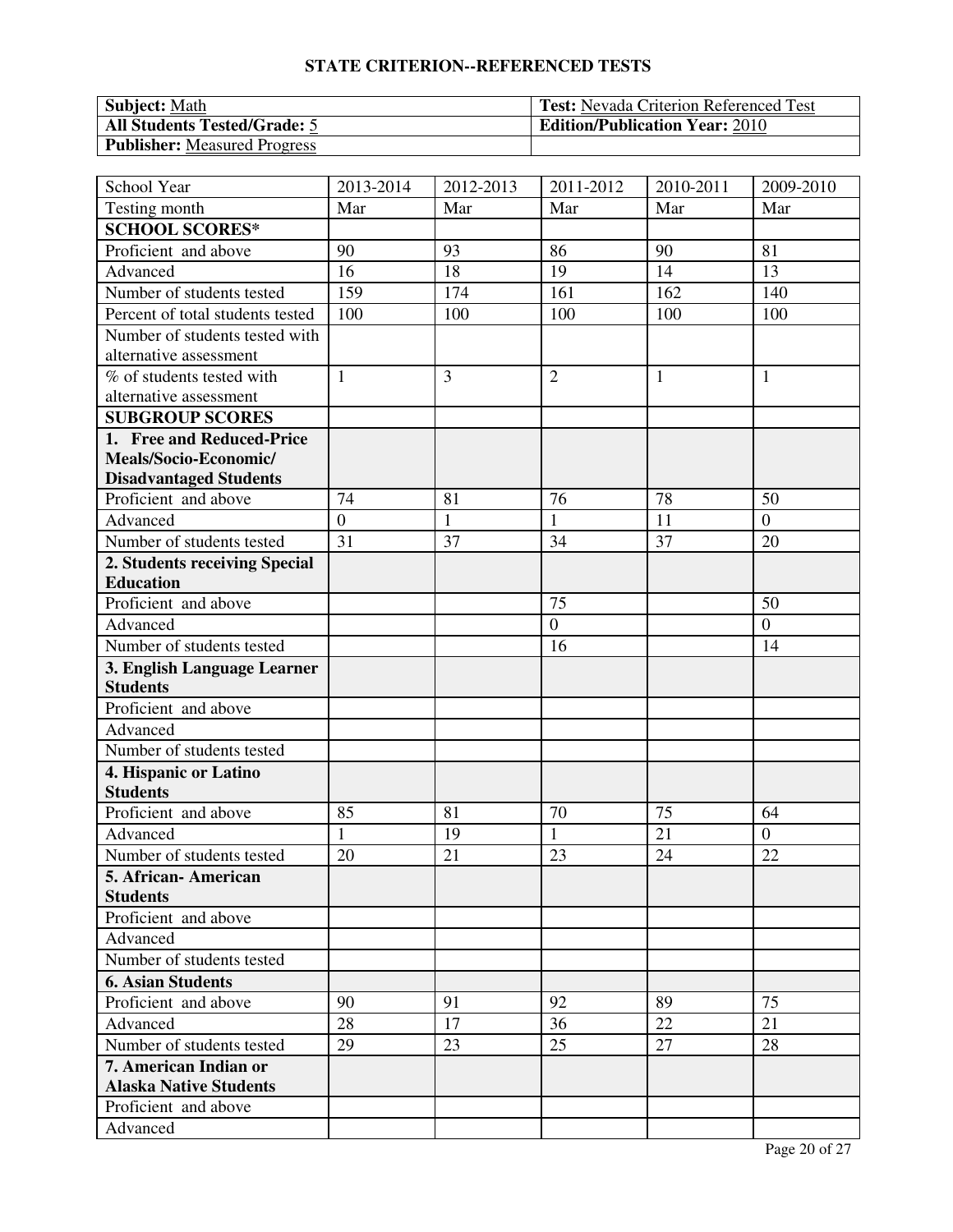| School Year                      | 2013-2014 | 2012-2013 | 2011-2012 | 2010-2011 | 2009-2010 |
|----------------------------------|-----------|-----------|-----------|-----------|-----------|
| Number of students tested        |           |           |           |           |           |
| 8. Native Hawaiian or other      |           |           |           |           |           |
| <b>Pacific Islander Students</b> |           |           |           |           |           |
| Proficient and above             |           |           |           |           |           |
| Advanced                         |           |           |           |           |           |
| Number of students tested        |           |           |           |           |           |
| 9. White Students                |           |           |           |           |           |
| Proficient and above             | 92        | 96        | 90        | 96        | 89        |
| Advanced                         | 16        | 19        | 19        | 12        | 14        |
| Number of students tested        | 87        | 118       | 99        | 94        | 81        |
| <b>10. Two or More Races</b>     |           |           |           |           |           |
| identified Students              |           |           |           |           |           |
| Proficient and above             |           |           |           |           |           |
| Advanced                         |           |           |           |           |           |
| Number of students tested        |           |           |           |           |           |
| 11. Other 1: Other 1             |           |           |           |           |           |
| Proficient and above             |           |           |           |           |           |
| Advanced                         |           |           |           |           |           |
| Number of students tested        |           |           |           |           |           |
| 12. Other 2: Other 2             |           |           |           |           |           |
| Proficient and above             |           |           |           |           |           |
| Advanced                         |           |           |           |           |           |
| Number of students tested        |           |           |           |           |           |
| 13. Other 3: Other 3             |           |           |           |           |           |
| Proficient and above             |           |           |           |           |           |
| Advanced                         |           |           |           |           |           |
| Number of students tested        |           |           |           |           |           |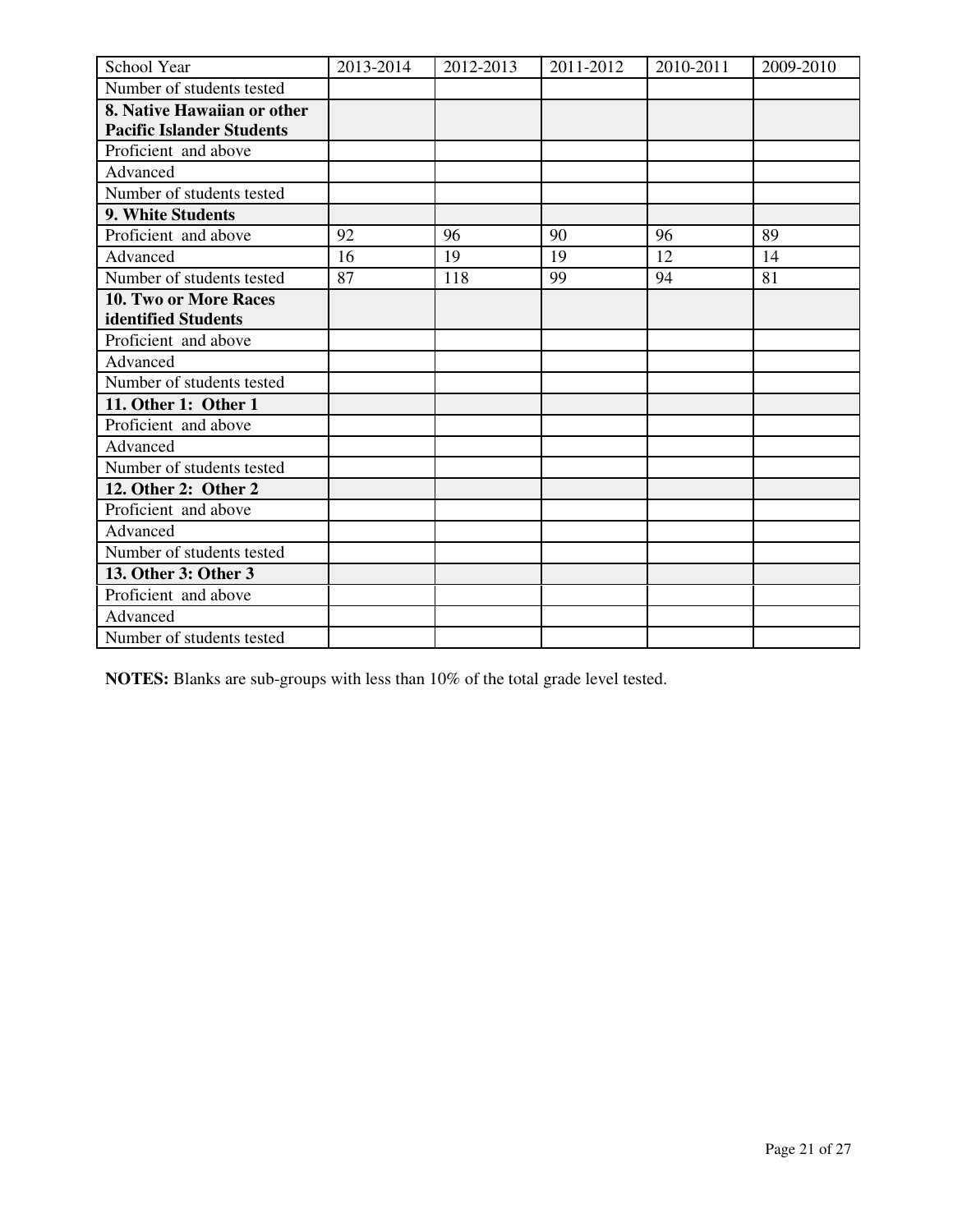| <b>Subject:</b> Reading/ELA         | <b>Test:</b> Nevada Criterion Referenced Test |
|-------------------------------------|-----------------------------------------------|
| <b>All Students Tested/Grade: 3</b> | <b>Edition/Publication Year: 2010</b>         |
| <b>Publisher:</b> Measured Progress |                                               |

| School Year                      | 2013-2014      | 2012-2013    | 2011-2012    | 2010-2011      | 2009-2010      |
|----------------------------------|----------------|--------------|--------------|----------------|----------------|
| Testing month                    | Mar            | Mar          | Mar          | Mar            | Mar            |
| <b>SCHOOL SCORES*</b>            |                |              |              |                |                |
| Proficient and above             | 83             | 81           | 82           | 83             | 82             |
| Advanced                         | 53             | 54           | 50           | 49             | 41             |
| Number of students tested        | 142            | 159          | 139          | 154            | 154            |
| Percent of total students tested | 100            | 100          | 100          | 100            | 100            |
| Number of students tested with   |                |              |              |                |                |
| alternative assessment           |                |              |              |                |                |
| % of students tested with        | $\overline{3}$ | $\mathbf{1}$ | $\mathbf{1}$ | $\overline{2}$ | $\overline{2}$ |
| alternative assessment           |                |              |              |                |                |
| <b>SUBGROUP SCORES</b>           |                |              |              |                |                |
| 1. Free and Reduced-Price        |                |              |              |                |                |
| Meals/Socio-Economic/            |                |              |              |                |                |
| <b>Disadvantaged Students</b>    |                |              |              |                |                |
| Proficient and above             | 82             | 68           | 56           | 71             | 72             |
| Advanced                         | 44             | 27           | 29           | 32             | 33             |
| Number of students tested        | 27             | 37           | 34           | 31             | 18             |
| 2. Students receiving Special    |                |              |              |                |                |
| <b>Education</b>                 |                |              |              |                |                |
| Proficient and above             |                |              |              |                |                |
| Advanced                         |                |              |              |                |                |
| Number of students tested        |                |              |              |                |                |
| 3. English Language Learner      |                |              |              |                |                |
| <b>Students</b>                  |                |              |              |                |                |
| Proficient and above             |                |              |              |                |                |
| Advanced                         |                |              |              |                |                |
| Number of students tested        |                |              |              |                |                |
| 4. Hispanic or Latino            |                |              |              |                |                |
| <b>Students</b>                  |                |              |              |                |                |
| Proficient and above             | 85             | 73           | 75           | 80             | 78             |
| Advanced                         | 45             | 46           | 50           | 45             | 50             |
| Number of students tested        | 20             | 26           | 20           | 20             | 18             |
| 5. African- American             |                |              |              |                |                |
| <b>Students</b>                  |                |              |              |                |                |
| Proficient and above             |                |              |              |                |                |
| Advanced                         |                |              |              |                |                |
| Number of students tested        |                |              |              |                |                |
| <b>6. Asian Students</b>         |                |              |              |                |                |
| Proficient and above             | 83             | 79           | 79           | 72             | 87             |
| Advanced                         | 74             | 64           | 46           | 61             | 47             |
| Number of students tested        | 23             | 14           | 24           | 18             | 30             |
| 7. American Indian or            |                |              |              |                |                |
| <b>Alaska Native Students</b>    |                |              |              |                |                |
| Proficient and above             |                |              |              |                |                |
| Advanced                         |                |              |              |                |                |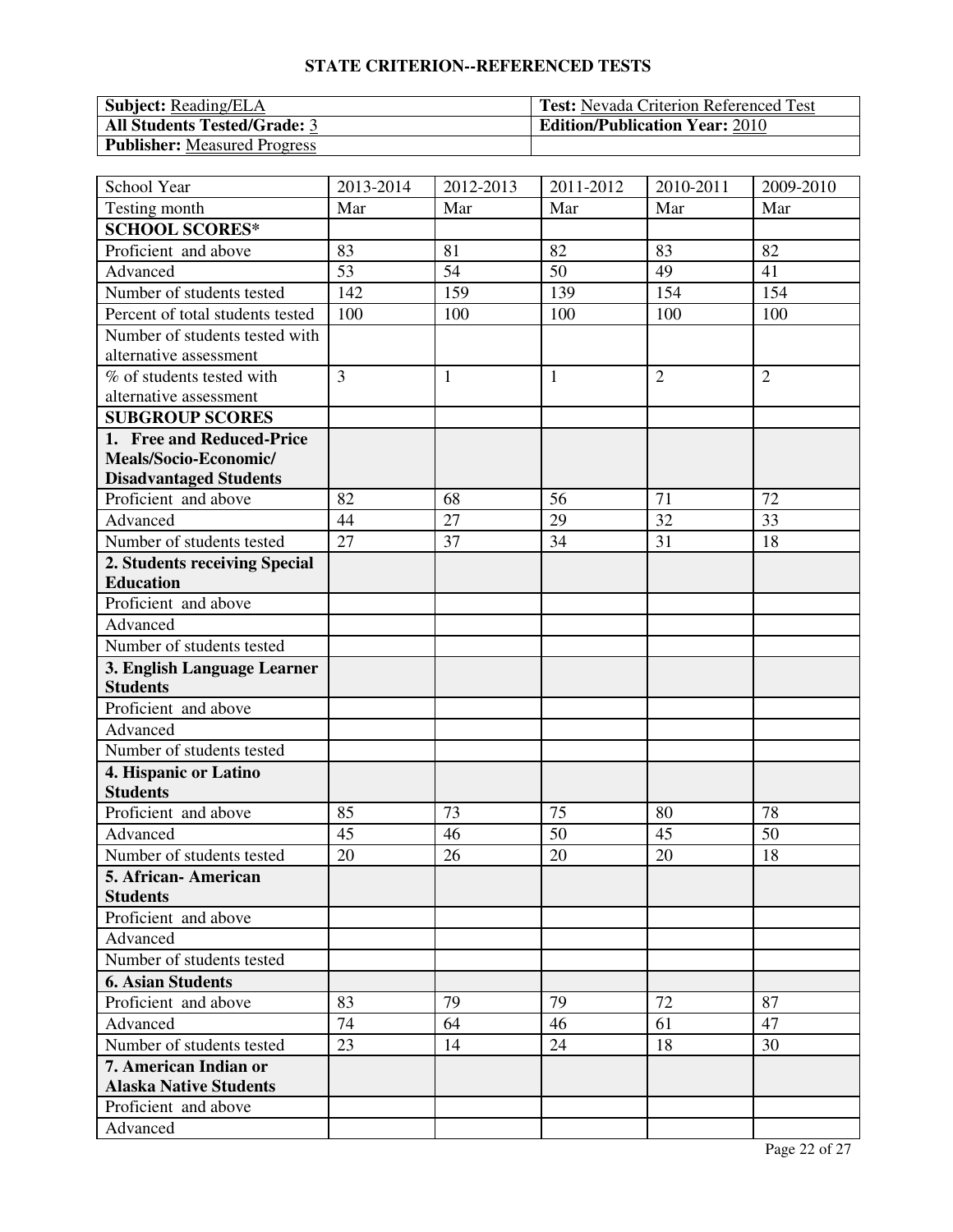| School Year                      | 2013-2014 | 2012-2013 | 2011-2012 | 2010-2011 | 2009-2010 |
|----------------------------------|-----------|-----------|-----------|-----------|-----------|
| Number of students tested        |           |           |           |           |           |
| 8. Native Hawaiian or other      |           |           |           |           |           |
| <b>Pacific Islander Students</b> |           |           |           |           |           |
| Proficient and above             |           |           |           |           |           |
| Advanced                         |           |           |           |           |           |
| Number of students tested        |           |           |           |           |           |
| 9. White Students                |           |           |           |           |           |
| Proficient and above             | 82        | 86        | 89        | 86        | 81        |
| Advanced                         | 53        | 59        | 55        | 50        | 39        |
| Number of students tested        | 78        | 99        | 78        | 110       | 93        |
| <b>10. Two or More Races</b>     |           |           |           |           |           |
| identified Students              |           |           |           |           |           |
| Proficient and above             |           |           |           |           |           |
| Advanced                         |           |           |           |           |           |
| Number of students tested        |           |           |           |           |           |
| 11. Other 1: Other 1             |           |           |           |           |           |
| Proficient and above             |           |           |           |           |           |
| Advanced                         |           |           |           |           |           |
| Number of students tested        |           |           |           |           |           |
| 12. Other 2: Other 2             |           |           |           |           |           |
| Proficient and above             |           |           |           |           |           |
| Advanced                         |           |           |           |           |           |
| Number of students tested        |           |           |           |           |           |
| 13. Other 3: Other 3             |           |           |           |           |           |
| Proficient and above             |           |           |           |           |           |
| Advanced                         |           |           |           |           |           |
| Number of students tested        |           |           |           |           |           |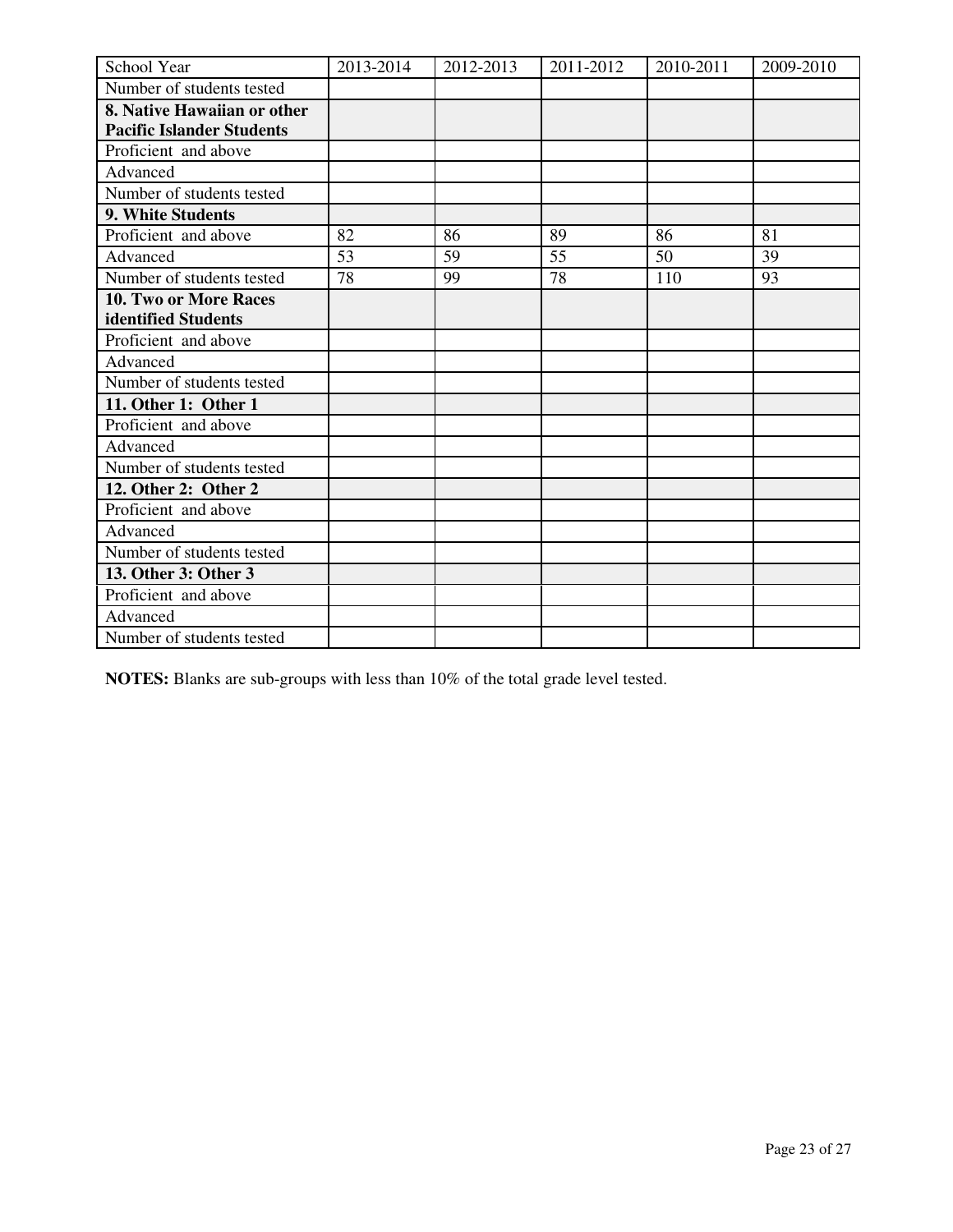| <b>Subject:</b> Reading/ELA         | <b>Test:</b> Nevada Criterion Referenced Test |
|-------------------------------------|-----------------------------------------------|
| <b>All Students Tested/Grade: 4</b> | <b>Edition/Publication Year: 2010</b>         |
| <b>Publisher:</b> Measured Progress |                                               |

| School Year                      | 2013-2014      | 2012-2013      | 2011-2012      | 2010-2011      | 2009-2010      |
|----------------------------------|----------------|----------------|----------------|----------------|----------------|
| Testing month                    | Mar            | Mar            | Mar            | Mar            | Mar            |
| <b>SCHOOL SCORES*</b>            |                |                |                |                |                |
| Proficient and above             | 88             | 92             | 92             | 81             | 88             |
| Advanced                         | 45             | 53             | 66             | 32             | 55             |
| Number of students tested        | 173            | 152            | 169            | 156            | 170            |
| Percent of total students tested | 100            | 100            | 100            | 100            | 100            |
| Number of students tested with   |                |                |                |                |                |
| alternative assessment           |                |                |                |                |                |
| % of students tested with        | $\overline{2}$ | $\overline{2}$ | $\overline{2}$ | $\overline{3}$ | $\overline{2}$ |
| alternative assessment           |                |                |                |                |                |
| <b>SUBGROUP SCORES</b>           |                |                |                |                |                |
| 1. Free and Reduced-Price        |                |                |                |                |                |
| Meals/Socio-Economic/            |                |                |                |                |                |
| <b>Disadvantaged Students</b>    |                |                |                |                |                |
| Proficient and above             | 74             | 84             | 80             | 67             | 82             |
| Advanced                         | 33             | 22             | 50             | 21             | 44             |
| Number of students tested        | 39             | 32             | 44             | 39             | 27             |
| 2. Students receiving Special    |                |                |                |                |                |
| <b>Education</b>                 |                |                |                |                |                |
| Proficient and above             |                |                |                |                |                |
| Advanced                         |                |                |                |                |                |
| Number of students tested        |                |                |                |                |                |
| 3. English Language Learner      |                |                |                |                |                |
| <b>Students</b>                  |                |                |                |                |                |
| Proficient and above             |                |                |                |                |                |
| Advanced                         |                |                |                |                |                |
| Number of students tested        |                |                |                |                |                |
| 4. Hispanic or Latino            |                |                |                |                |                |
| <b>Students</b>                  |                |                |                |                |                |
| Proficient and above             | 84             | 90             | 80             | 65             | 89             |
| Advanced                         | 35             | 47             | 64             | 29             | 57             |
| Number of students tested        | 31             | 19             | 25             | 17             | 28             |
| 5. African- American             |                |                |                |                |                |
| <b>Students</b>                  |                |                |                |                |                |
| Proficient and above             |                |                |                |                |                |
| Advanced                         |                |                |                |                |                |
| Number of students tested        |                |                |                |                |                |
| <b>6. Asian Students</b>         |                |                |                |                |                |
| Proficient and above             | 88             | 91             | 81             | 87             | 92             |
| Advanced                         | 47             | 43             | 67             | 30             | 67             |
| Number of students tested        | 17             | 23             | 21             | 30             | 36             |
| 7. American Indian or            |                |                |                |                |                |
| <b>Alaska Native Students</b>    |                |                |                |                |                |
| Proficient and above             |                |                |                |                |                |
| Advanced                         |                |                |                |                |                |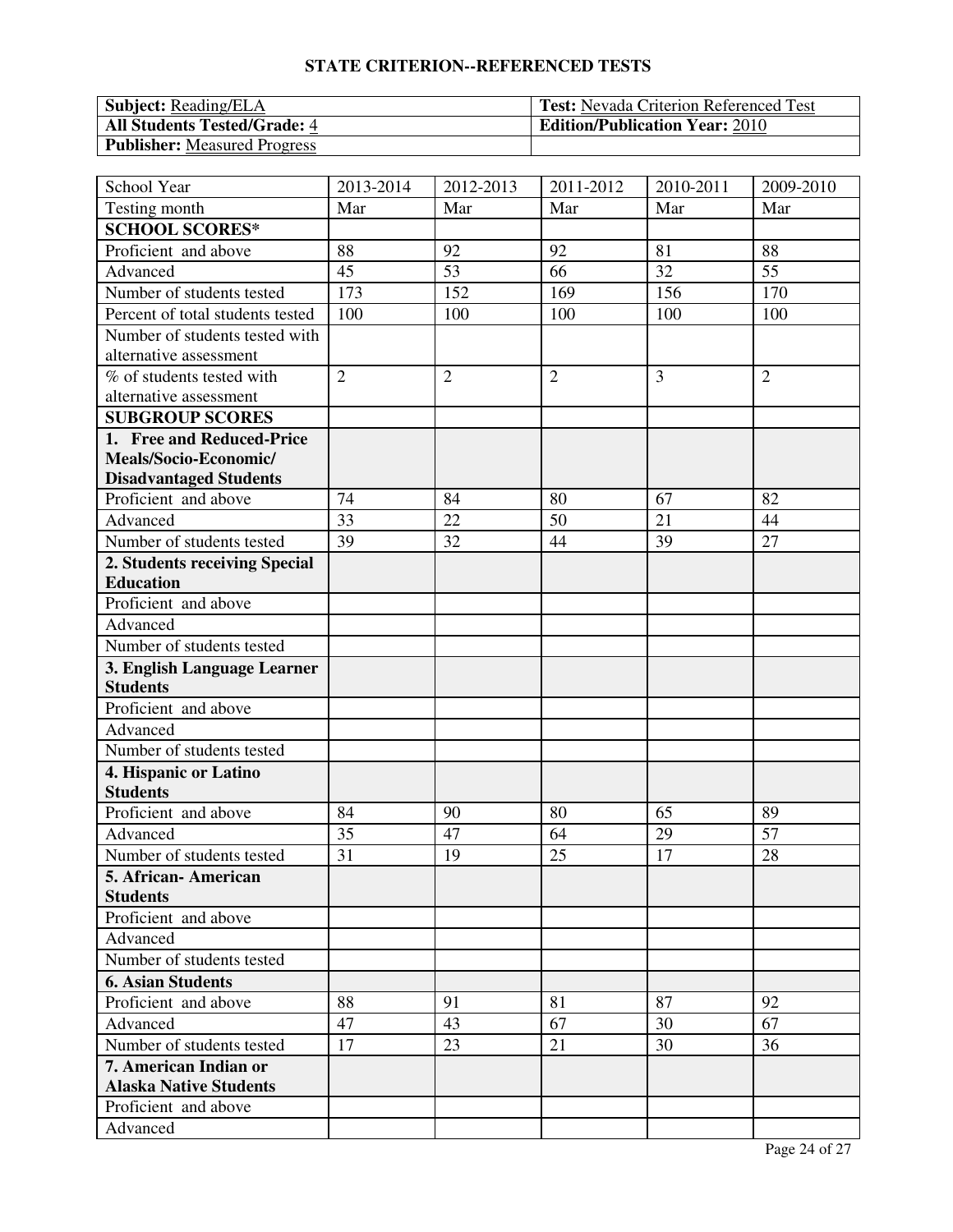| School Year                      | 2013-2014 | 2012-2013 | 2011-2012 | 2010-2011 | 2009-2010 |
|----------------------------------|-----------|-----------|-----------|-----------|-----------|
| Number of students tested        |           |           |           |           |           |
| 8. Native Hawaiian or other      |           |           |           |           |           |
| <b>Pacific Islander Students</b> |           |           |           |           |           |
| Proficient and above             |           |           |           |           |           |
| Advanced                         |           |           |           |           |           |
| Number of students tested        |           |           |           |           |           |
| 9. White Students                |           |           |           |           |           |
| Proficient and above             | 90        | 94        | 96        | 83        | 89        |
| Advanced                         | 49        | 57        | 65        | 34        | 54        |
| Number of students tested        | 103       | 88        | 116       | 97        | 93        |
| 10. Two or More Races            |           |           |           |           |           |
| identified Students              |           |           |           |           |           |
| Proficient and above             |           |           |           |           |           |
| Advanced                         |           |           |           |           |           |
| Number of students tested        |           |           |           |           |           |
| 11. Other 1: Other 1             |           |           |           |           |           |
| Proficient and above             |           |           |           |           |           |
| Advanced                         |           |           |           |           |           |
| Number of students tested        |           |           |           |           |           |
| 12. Other 2: Other 2             |           |           |           |           |           |
| Proficient and above             |           |           |           |           |           |
| Advanced                         |           |           |           |           |           |
| Number of students tested        |           |           |           |           |           |
| 13. Other 3: Other 3             |           |           |           |           |           |
| Proficient and above             |           |           |           |           |           |
| Advanced                         |           |           |           |           |           |
| Number of students tested        |           |           |           |           |           |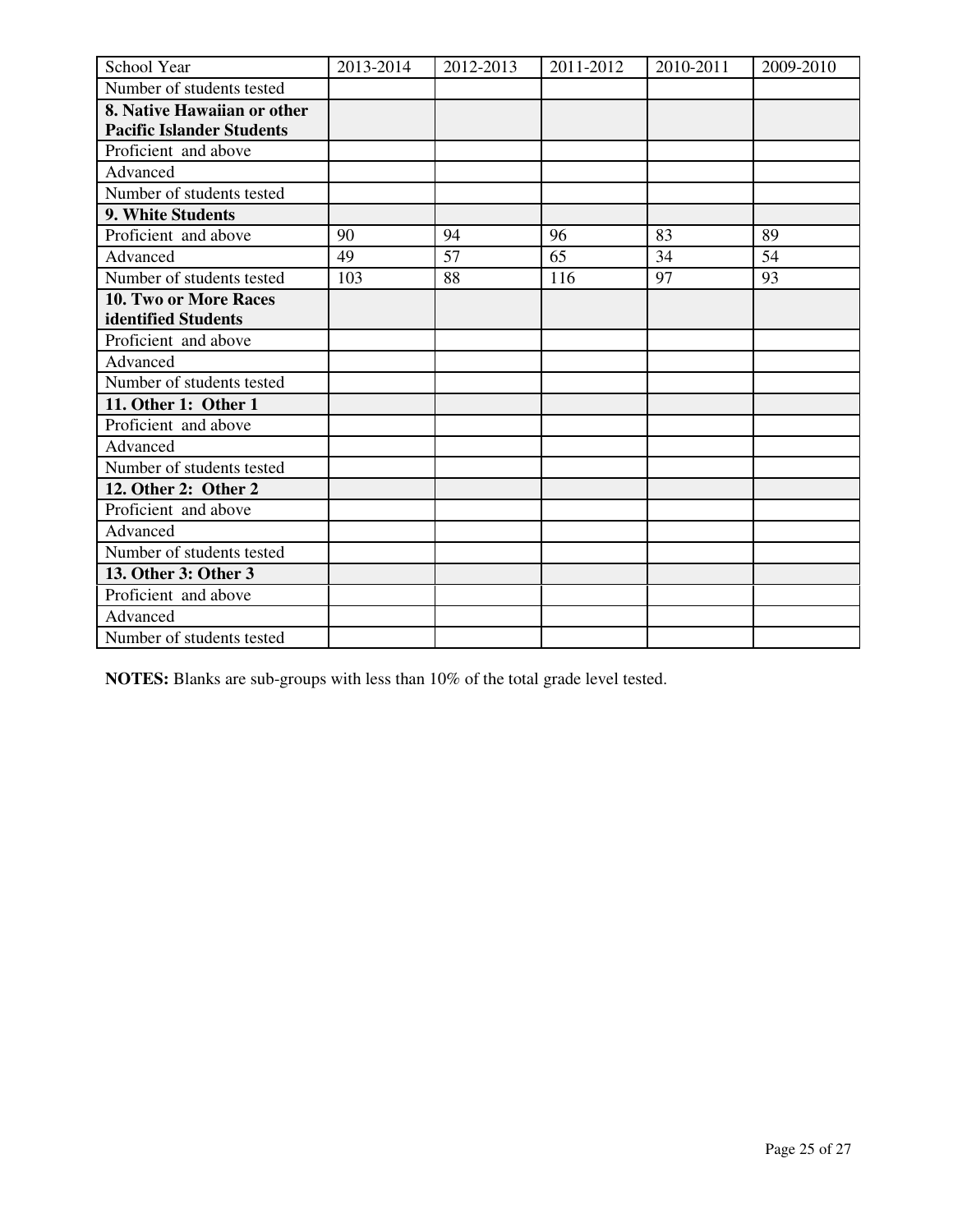| <b>Subject:</b> Reading/ELA         | <b>Test:</b> Nevada Criterion Referenced Test |
|-------------------------------------|-----------------------------------------------|
| <b>All Students Tested/Grade: 5</b> | <b>Edition/Publication Year: 2010</b>         |
| <b>Publisher:</b> Measured Progress |                                               |

| School Year                      | 2013-2014    | 2012-2013 | 2011-2012      | 2010-2011    | 2009-2010      |
|----------------------------------|--------------|-----------|----------------|--------------|----------------|
| Testing month                    | Mar          | Mar       | Mar            | Mar          | Mar            |
| <b>SCHOOL SCORES*</b>            |              |           |                |              |                |
| Proficient and above             | 92           | 91        | 88             | 83           | 74             |
| Advanced                         | 63           | 49        | 51             | 53           | 27             |
| Number of students tested        | 158          | 174       | 161            | 162          | 140            |
| Percent of total students tested | 100          | 100       | 100            | 100          | 100            |
| Number of students tested with   |              |           |                |              |                |
| alternative assessment           |              |           |                |              |                |
| % of students tested with        | $\mathbf{1}$ | 3         | $\overline{2}$ | $\mathbf{1}$ | $\mathbf{1}$   |
| alternative assessment           |              |           |                |              |                |
| <b>SUBGROUP SCORES</b>           |              |           |                |              |                |
| 1. Free and Reduced-Price        |              |           |                |              |                |
| Meals/Socio-Economic/            |              |           |                |              |                |
| <b>Disadvantaged Students</b>    |              |           |                |              |                |
| Proficient and above             | 87           | 84        | 77             | 73           | 50             |
| Advanced                         | 39           | 35        | 47             | 43           | 10             |
| Number of students tested        | 31           | 37        | 34             | 37           | 20             |
| 2. Students receiving Special    |              |           |                |              |                |
| <b>Education</b>                 |              |           |                |              |                |
| Proficient and above             |              |           |                |              |                |
| Advanced                         |              |           |                |              |                |
| Number of students tested        |              |           |                |              |                |
| 3. English Language Learner      |              |           |                |              |                |
| <b>Students</b>                  |              |           |                |              |                |
| Proficient and above             |              |           | 63             |              | 29             |
| Advanced                         |              |           | 31             |              | $\overline{7}$ |
| Number of students tested        |              |           | 16             |              | 14             |
| 4. Hispanic or Latino            |              |           |                |              |                |
| <b>Students</b>                  |              |           |                |              |                |
| Proficient and above             | 95           | 81        | 74             | 79           | 64             |
| Advanced                         | 70           | 48        | 35             | 50           | $\theta$       |
| Number of students tested        | 20           | 21        | 23             | 24           | 22             |
| 5. African- American             |              |           |                |              |                |
| <b>Students</b>                  |              |           |                |              |                |
| Proficient and above             |              |           |                |              |                |
| Advanced                         |              |           |                |              |                |
| Number of students tested        |              |           |                |              |                |
| <b>6. Asian Students</b>         |              |           |                |              |                |
| Proficient and above             | 86           | 83        | 96             | 78           | 71             |
| Advanced                         | 57           | 57        | 60             | 52           | 39             |
| Number of students tested        | 28           | 23        | 25             | 27           | 28             |
| 7. American Indian or            |              |           |                |              |                |
| <b>Alaska Native Students</b>    |              |           |                |              |                |
| Proficient and above             |              |           |                |              |                |
| Advanced                         |              |           |                |              |                |